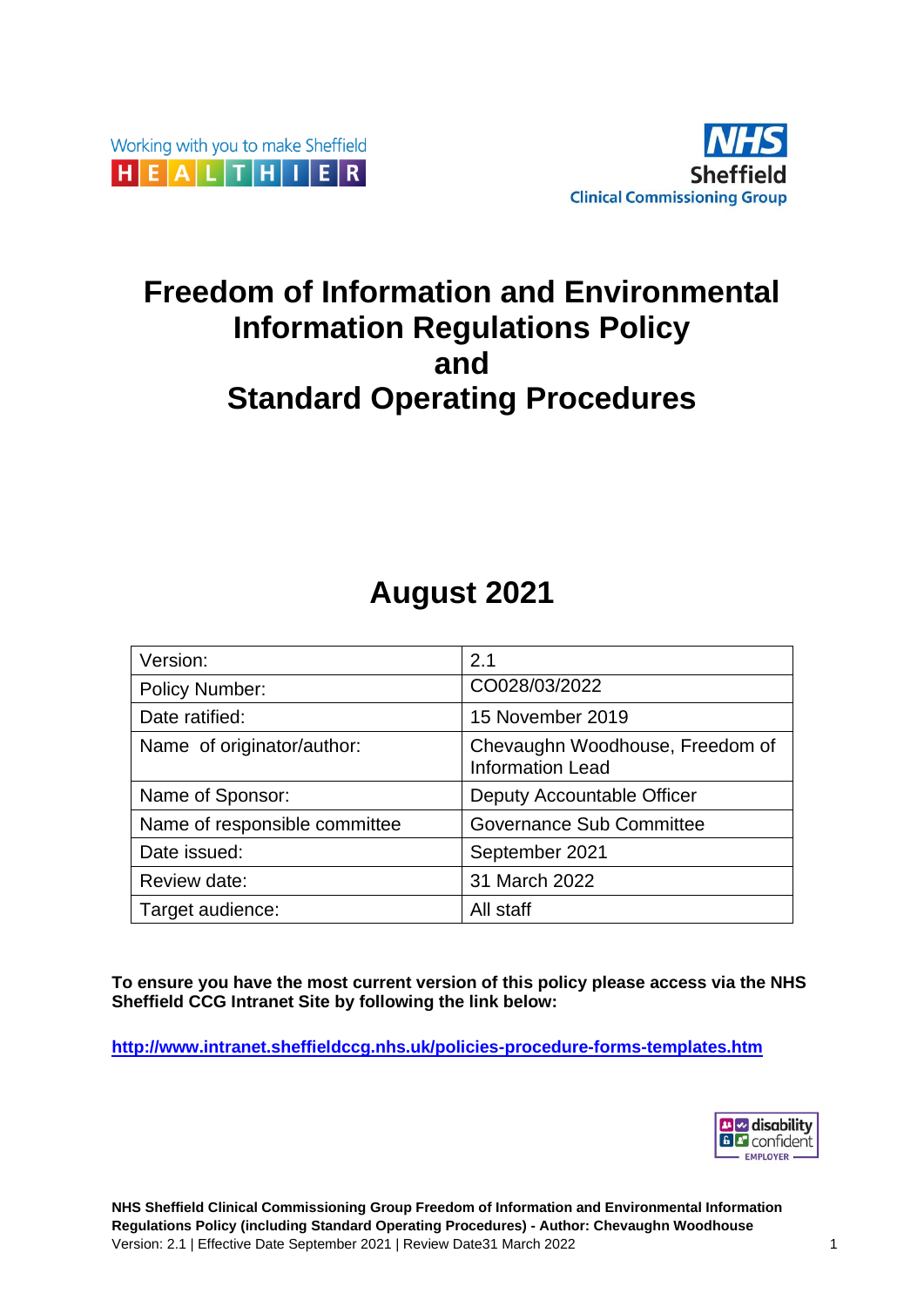#### **Policy Audit Tool**

To be completed and attached to any document which guides practice when submitted to the appropriate committee for consideration and approval.

|                  | Please give status of Policy:<br><b>Revised</b>                                                              |                                                                                                                                      |
|------------------|--------------------------------------------------------------------------------------------------------------|--------------------------------------------------------------------------------------------------------------------------------------|
| 1.               | <b>Details of Policy/Procedural</b><br><b>Document</b>                                                       |                                                                                                                                      |
| 1.1              | Policy Number:                                                                                               | CO028/03/2022                                                                                                                        |
| 1.2              | Title of Policy/document:                                                                                    | Freedom of Information and<br>Environmental<br>Information Regulations Policy and Standard<br><b>Operating Procedures</b>            |
| 1.3              | Sponsor                                                                                                      | Deputy Accountable Officer                                                                                                           |
| 1.4              | Author:                                                                                                      | Chevaughn Woodhouse, Freedom of Information<br>Lead                                                                                  |
| 1.5              | <b>Lead Committee</b>                                                                                        | Governance Sub-committee                                                                                                             |
| 1.5              | Reason for policy/document:                                                                                  | To ensure compliance with statutory obligations<br>arising from the Freedom of Information Act 2000<br>and Environmental Regulations |
| 1.6              | Who does the policy affect?                                                                                  | All Staff                                                                                                                            |
| $\overline{1.7}$ | Are the National Guidelines/Codes of<br>Practice etc issued?                                                 | Yes                                                                                                                                  |
| 1.8              | Has an Equality Impact Assessment<br>been carried out?                                                       | Yes                                                                                                                                  |
| 2.               | <b>Information Collation</b>                                                                                 |                                                                                                                                      |
| $\overline{2.1}$ | Where was Policy information obtained<br>from?                                                               | National guidance<br>Revised version of original policy provided by<br>eMBED.                                                        |
| 3.               | <b>Policy Management</b>                                                                                     |                                                                                                                                      |
| 3.1              | Is there a requirement for a new or<br>revised management structure for the<br>implementation of the Policy? | <b>No</b>                                                                                                                            |
| 3.2              | If YES attach a copy to this form.                                                                           |                                                                                                                                      |
| 3.3              | If NO explain why.                                                                                           | Can be operated under existing structures                                                                                            |
| 4.               | <b>Consultation Process</b>                                                                                  |                                                                                                                                      |
| 4.1              | external/internal<br>Was<br>there<br>consultation?                                                           | Yes                                                                                                                                  |
| 4.2              | List groups/persons involved                                                                                 | Governance Sub-committee, Information<br>Governance Group                                                                            |
| 4.3              | Have external/internal comments been<br>included?                                                            |                                                                                                                                      |
| 4.4              | If external/internal comments have not<br>been included, state why.                                          |                                                                                                                                      |
| 5.               | Implementation                                                                                               |                                                                                                                                      |
| 5.1              | How and to whom will the policy be<br>distributed?                                                           | Via weekly round-up and team brief. Policy will<br>be made available on the intranet.                                                |
| 5.2              | lf<br>there<br>implementation<br>are<br>requirements such as training please                                 | Staff briefings, to be included in the induction<br>checklist.                                                                       |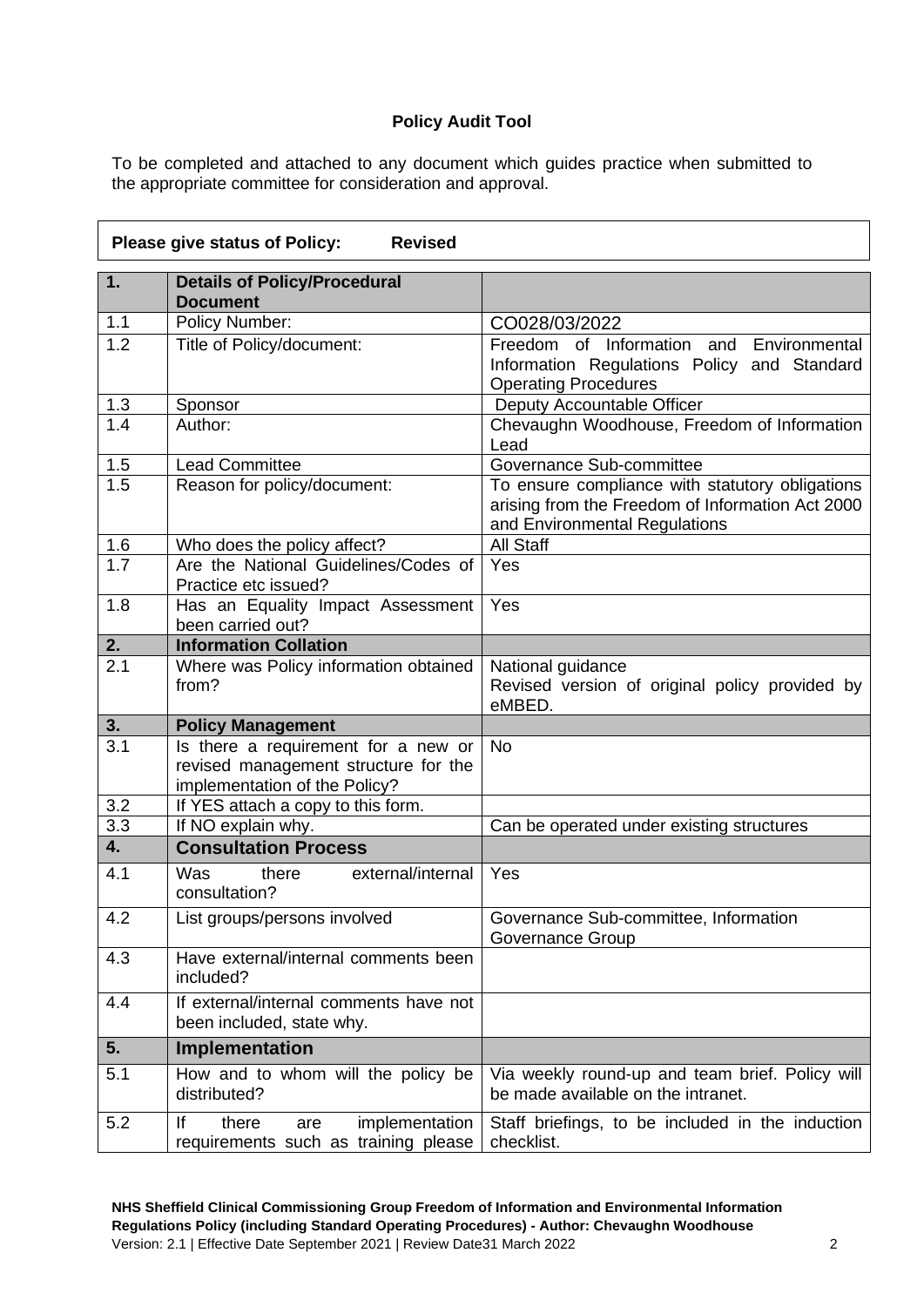|     | detail.                                                                 |                                                                           |
|-----|-------------------------------------------------------------------------|---------------------------------------------------------------------------|
| 5.3 | What is the cost of implementation and   N/A<br>how will this be funded |                                                                           |
| 6.  | <b>Monitoring</b>                                                       |                                                                           |
| 6.1 | How will this be monitored                                              | Via the quarterly FOI performance reports to<br>Governance Sub Committee. |
| 6.2 | <b>Frequency of Monitoring</b>                                          | Quarterly                                                                 |

## **Version Control**

| <b>VERSION CONTROL</b> |                |                        |               |                                                                                                                                                                                                                                                                                                                                                                                                                                                                                                                                                                       |  |  |  |
|------------------------|----------------|------------------------|---------------|-----------------------------------------------------------------------------------------------------------------------------------------------------------------------------------------------------------------------------------------------------------------------------------------------------------------------------------------------------------------------------------------------------------------------------------------------------------------------------------------------------------------------------------------------------------------------|--|--|--|
| <b>Version</b>         | <b>Date</b>    | Author                 | <b>Status</b> | <b>Comment</b>                                                                                                                                                                                                                                                                                                                                                                                                                                                                                                                                                        |  |  |  |
|                        | September 2019 | Chevaughn<br>Woodhouse |               | <b>Updated Sponsor</b><br>Para 1 updated to<br>reflect DPA 2018<br>Para 7 updated to<br>reflect changes in<br><b>CCG Policy template</b><br>Para 8 added two<br>reference documents<br>Para 10 becomes<br>General Data<br>Protection<br>Regulations as per<br>CCG Policy template.<br>This in turn moves<br>Disability Confident to<br>Para 11<br>Para 11 amended to<br>reflect change in level<br>Part 2<br>Para 6 amended to<br>include time period for<br>accepting requests for<br>internal review<br>Appendix C letter<br>template amended to<br>reflect changes |  |  |  |
|                        | August 2021    | Chevaughn<br>Woodhouse |               | <b>Updated Sponsor</b><br>Part 1<br>Para 4.3 Revised<br>sponsor<br>Part 2<br>Amendment to para<br>2.5 to include<br>statement on small<br>numbers.<br>Appendix D<br>Updated contact<br>details for provider<br>trust FOI                                                                                                                                                                                                                                                                                                                                              |  |  |  |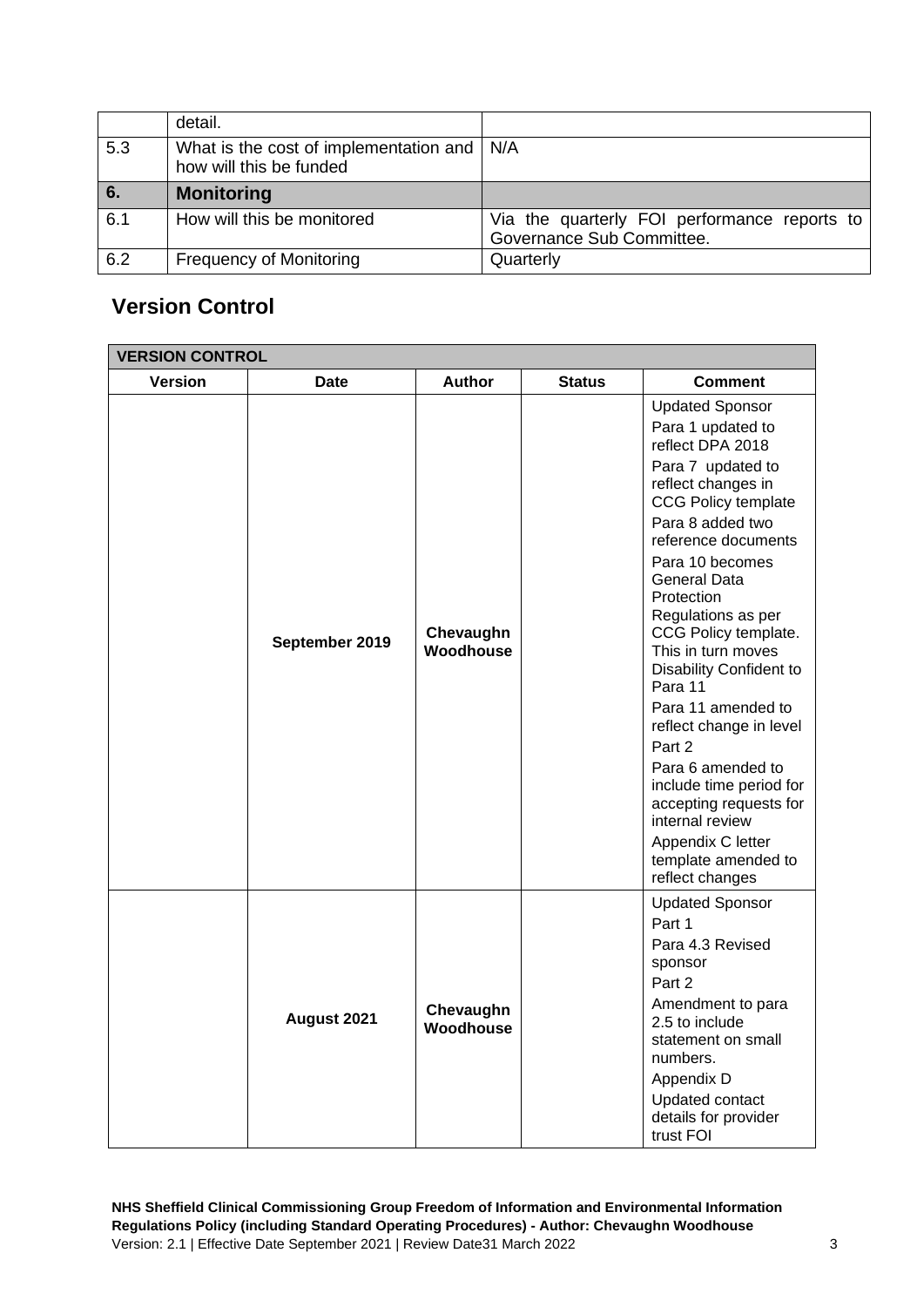# **Contents**

|                 |                                                                                                 | Page |  |  |
|-----------------|-------------------------------------------------------------------------------------------------|------|--|--|
|                 | PART ONE - FREEDOM OF<br>INFORMATION AND ENVIRONMENTAL INFORMATION<br><b>REGULATIONS POLICY</b> |      |  |  |
| 1               | Introduction and Purpose                                                                        | 6    |  |  |
| $\mathbf{2}$    | Policy Statement, Aims and Objectives                                                           | 6    |  |  |
| 3               | Scope                                                                                           | 7    |  |  |
| 4               | Roles and Responsibilities                                                                      | 8    |  |  |
| 5               | Training                                                                                        | 9    |  |  |
| $6\phantom{1}6$ | Monitoring effectiveness of the procedural document                                             | 9    |  |  |
| $\overline{7}$  | <b>Review</b>                                                                                   | 9    |  |  |
| 8               | References and links to other documents                                                         | 10   |  |  |
| 9               | <b>Equality and Diversity</b>                                                                   | 10   |  |  |
| 10              | <b>General Data Protection Regulations</b>                                                      |      |  |  |
| 11              | <b>Disability Confident</b>                                                                     |      |  |  |
|                 | <b>PART TWO - STANDARD OPERATING PROCEDURE - FREEDOM OF INFORMATION</b>                         |      |  |  |
| 1               | Background                                                                                      | 11   |  |  |
| $\overline{2}$  | Principles                                                                                      | 11   |  |  |
| 3               | <b>Publication Scheme</b>                                                                       | 13   |  |  |
| 4               | Process for day to day management of FOI                                                        | 13   |  |  |
| 5               | Escalation process for late FOI responses / approvals                                           | 14   |  |  |
| $6\phantom{1}6$ | <b>Internal Review</b>                                                                          | 15   |  |  |
| $\overline{7}$  | Complaints to The Information Commissioner's Office                                             | 15   |  |  |
| 8               | Reports                                                                                         | 16   |  |  |
| 9               | <b>Equality Impact Assessment</b>                                                               | 17   |  |  |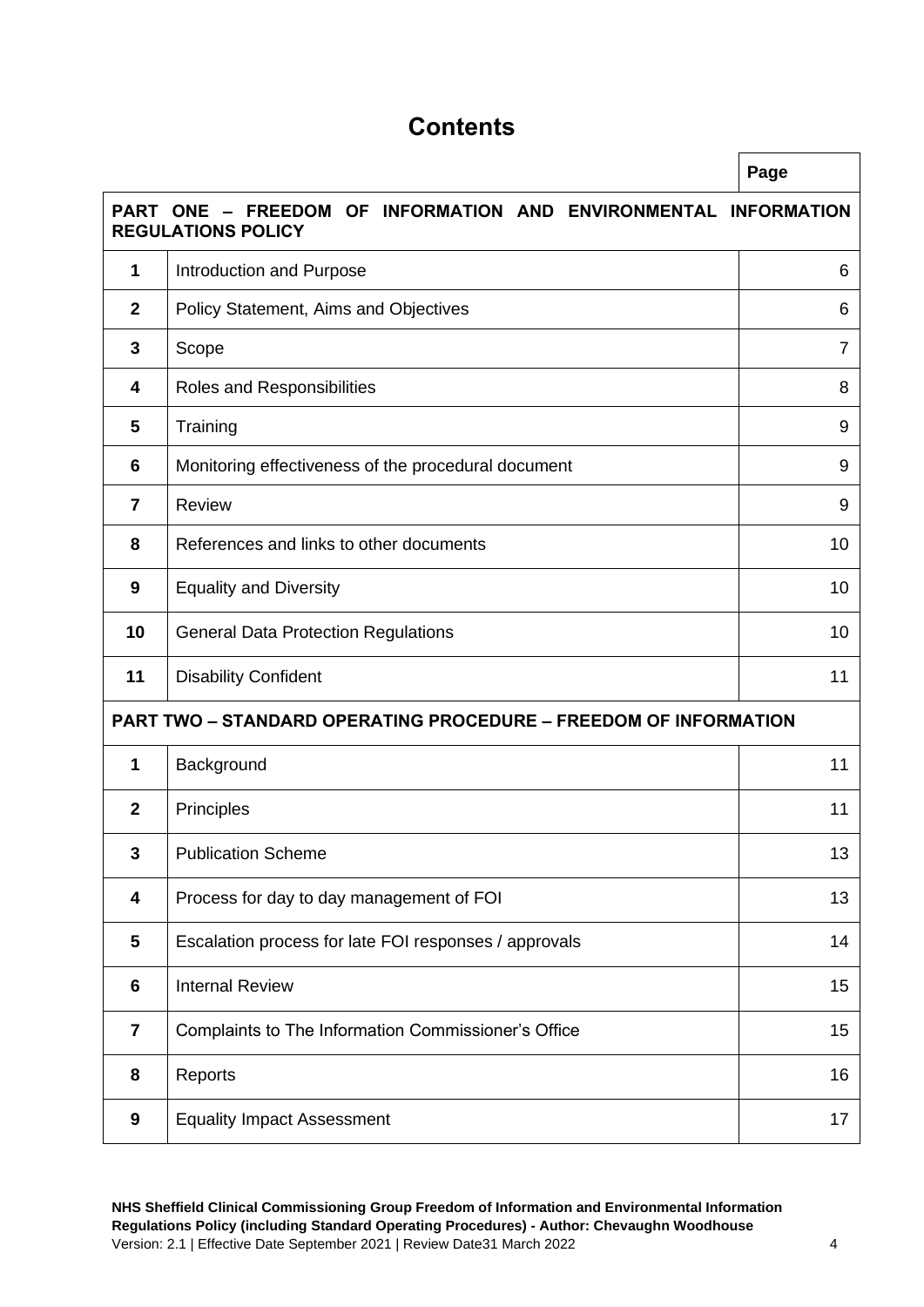| 10 | Appendix A – Freedom of Information Exemptions | 20 |
|----|------------------------------------------------|----|
| 11 | Appendix B - Scheme of Delegation              | 23 |
| 12 | Appendix C - Templates                         | 24 |
| 13 | Appendix D - Useful Contacts                   | 27 |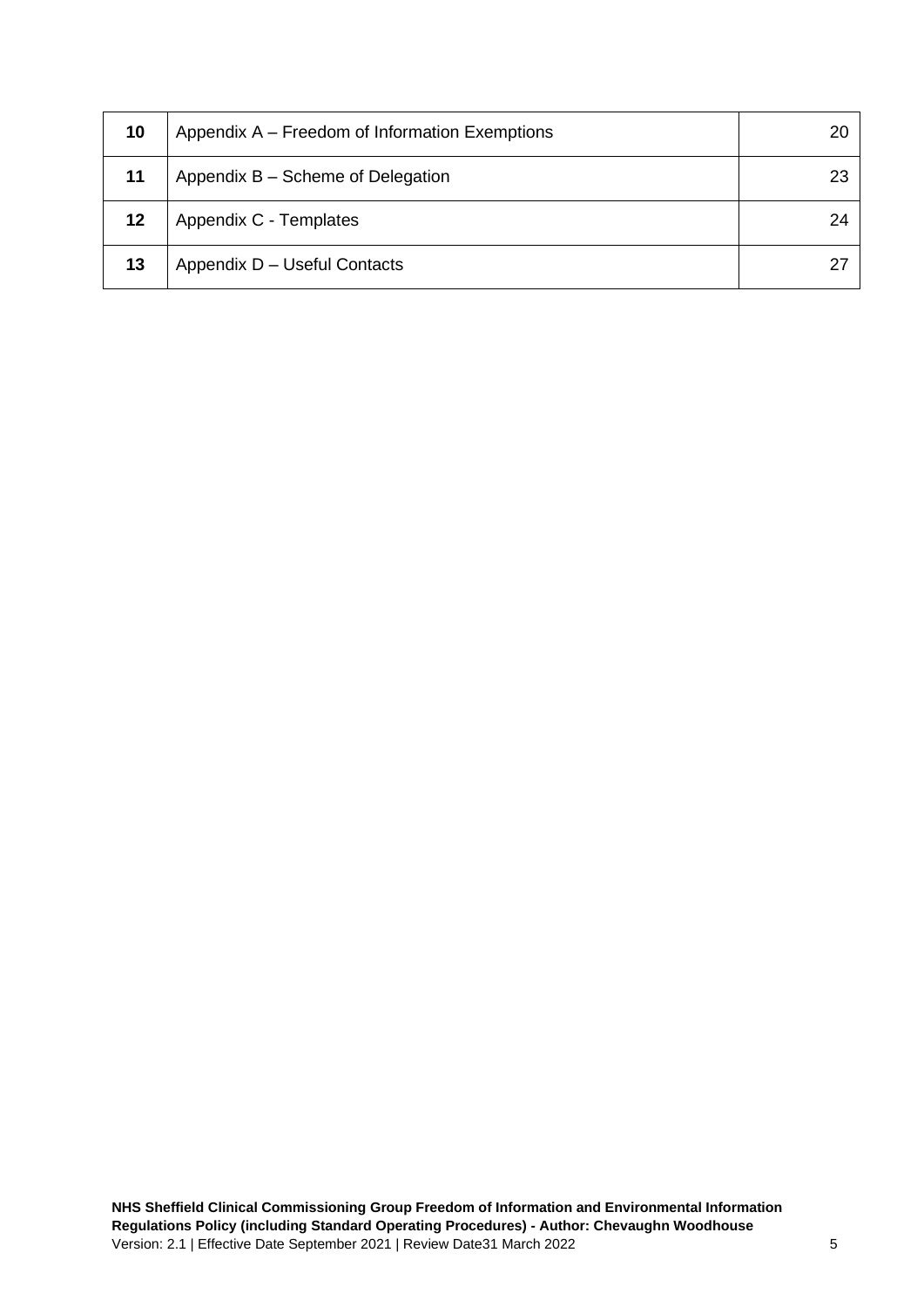## **PART ONE – FREEDOM OF INFORMATION AND ENVIRONMENTAL INFORMATION REGULATIONS POLICY**

## **1 Introduction & Purpose**

The Freedom of Information Act (2000) ("the Act") and Environmental Information Regulations (2004) (EIR) place an obligation on public authorities to make available to anyone information that is held by those public authorities. Access to information can be made through individuals or organisations requesting specific information or by accessing information made available by the CCG through the Publication Scheme which is part of the CCG website.

The CCG supports the principle of openness being the norm in public life. The CCG also supports an individual's right to privacy and confidentiality and this policy does not overturn the common law duty of confidentiality or statutory provisions that prevent disclosure of personal information. The release of such information will be managed under the Data Protection Act 2018.

This policy sets out how the CCG will meet its obligations in ensuring compliance with the Act.

The Freedom of Information Act (2000) was introduced as part of the Government's commitment to greater openness and transparency within the public sector.

The Act replaces the non-statutory Code of Practice on Openness in the NHS. The Act enables members of the public to scrutinise the decisions of public authorities and ensure that services are delivered efficiently and accordingly.

The Environmental Information Regulations (2004) covers categories of public information related to the environment, such as emissions, waste disposal etc. The regulations are similar to those in FOI but there is greater expectation of disclosure as the number of exemptions is less.

## **2 Policy Statement, Aims and Objectives**

- 2.1 The purpose of this policy is to:
	- Ensure all requests for information are dealt with consistently and to a high standard.
	- Ensure that the CCG is complying with relevant regulations, laws and guidance.
	- Ensure all staff is aware of their responsibilities to FOI and EIR, whether that is directing a request or providing a timely response.
	- Ensure that statutory timescales are met.
	- Ensure the CCG meets its obligations in developing and improving its Publication Scheme.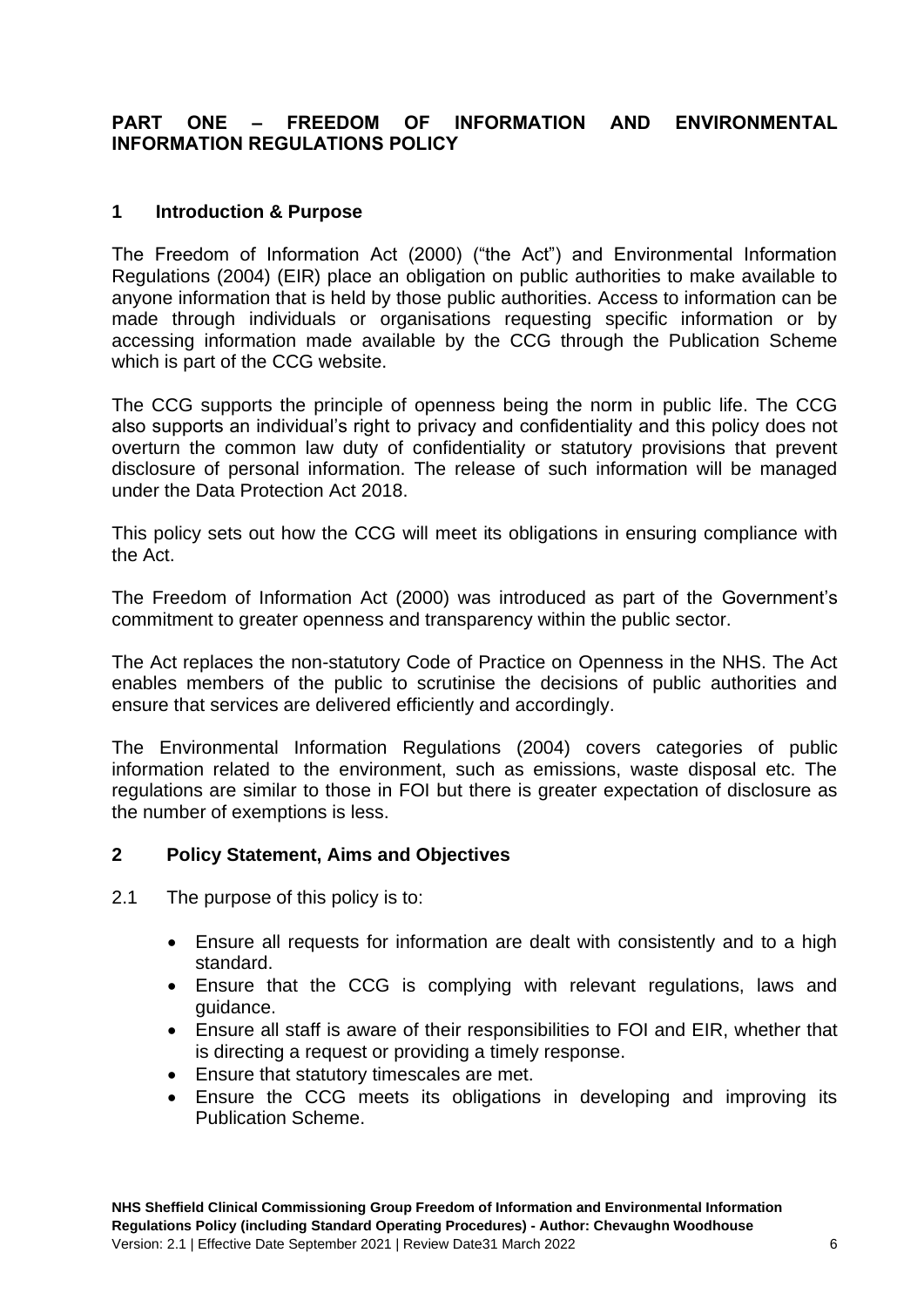- 2.2 The principles of the Act include:
	- Publish and maintain a publication scheme, available on the CCG's website (and hard copy on request).
	- A general right to request and access all recorded information held by the CCG, subject to exemptions and conditions laid out in the Act.
	- There are a total of 23 exemptions (absolute and qualified), within the Act which where applicable would mean certain information is not released or published.
	- Public authorities are expected to respond to FOI requests within 20 working days.
	- Allows for a Fee Notice to be issued in cases where to fulfil the request would exceed 18 workings hours as laid out in the Act. Issuing of a Fees Notice must be made within 20 working days.
	- A duty to advise and assist those making or wanting to make a request.
	- To be considered a request under the Act, it must be received in writing. The request doesn't have to explicitly refer to the Act or be addressed to the FOI Lead. It must include the requester's name, correspondence address and describe the information being requested.
	- The Information Commissioner's Office (ICO) oversees implementation and compliance with the Act and associated regulations.

## **3 Scope**

- 3.1 This policy and procedure applies to those members of staff that are directly employed by NHS Sheffield CCG and for whom the CCG has legal responsibility. The policy is applicable to all areas of the CCG and adherence should be included in all contracts for outsourced or shared services. There are no exclusions.
- 3.2 This policy covers all aspects of recorded information held by the CCG, including but not limited to:
	- Patient/Client/Service User information of a general, non-personal type.
	- Certain types of Personnel/Staff information, particularly where this concerns senior executives and Board members.
	- Organisational and business sensitive information.
	- Structured and unstructured record systems paper and electronic
	- All information systems purchased, developed and managed by or on behalf of the organisation
	- All documents and information created in the course of staff duties (personal e-mails and potentially including information held on private equipment may fall within the scope of the Act and its regulations).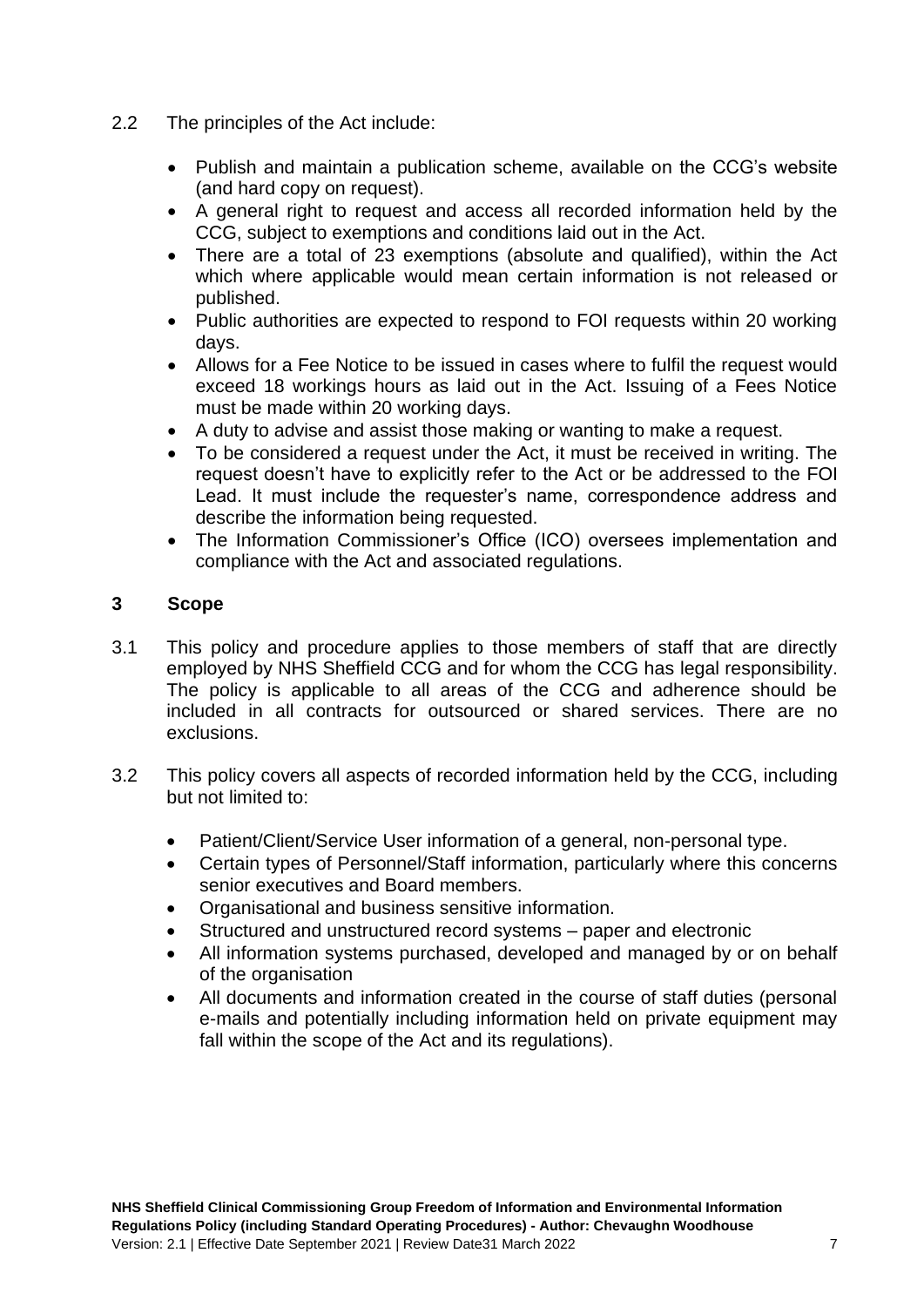## **4 Roles and Responsibilities**

#### 4.1 **Accountable Officer**

The Accountable Officer has responsibility for ensuring that the organisation is compliant with the Freedom of Information Act (2000) and Environmental Information Regulations (2004).

#### 4.2 **Directors**

Directors have responsibility to:

- Consider and approve FOI response in a timely manner.
- Ensure staff within directorate responds to requests from the FOI Lead in a timely manner.
- Conduct reviews of FOI responses when requested by the requester.

#### 4.3 **Deputy Accountable Officer**

The Deputy Accountable Officer has responsibility to gain assurance that the FOI service is robust and fit for purpose.

#### 4.4 **Line Managers**

Line managers are responsible for ensuring adequate dissemination and implementation of policies and procedural documents and for ensuring that all staff have access to and are made aware of any documents that apply to them. Senior managers are also responsible for auditing compliance within their service.

#### 4.5 **Employees**

Employees have the following responsibilities:

- Have an awareness of the CCG procedure for dealing with FOI and EIR requests
- Have an awareness of what constitutes a FOI or EIR request
- Have an awareness of the key principles of the Act, for instance the 20 working day deadline for responding to requests
- Where an employee is in receipt of what constitutes a FOI or EIR request that this is forwarded to the Freedom of Information Lead (FOI Lead) on day of receipt
- Where an employee is asked for information in response to a FOI or EIR request they must either provide information (in line with procedure), inform the FOI Lead that they do not hold the information, where possible advise the FOI Lead and liaise with the CCG staff who may hold the information
- Where an employee holds the information but has concerns about its release, this should be discussed with their line manager and FOI Lead.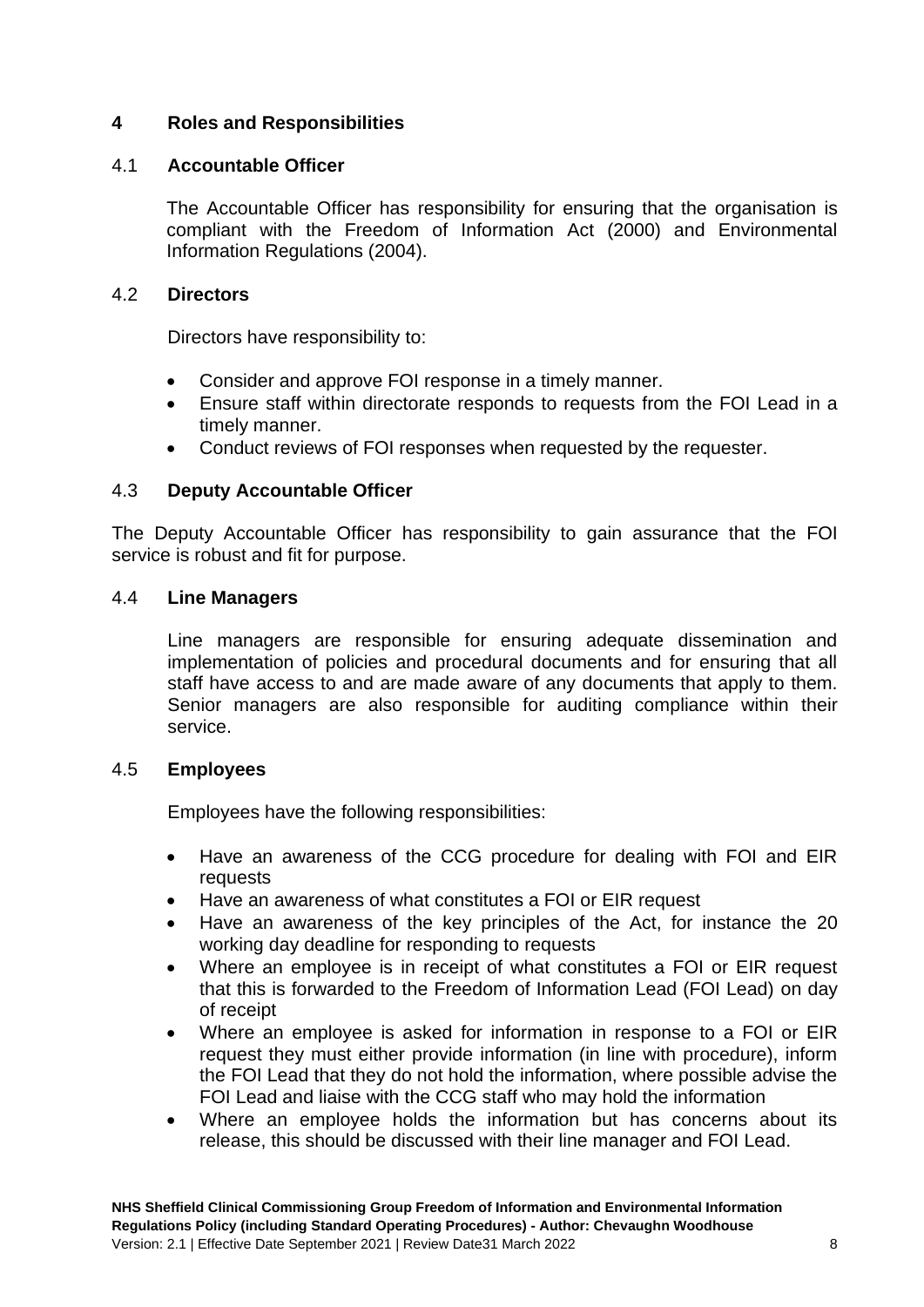- Be mindful that information held in personal or departmental information filing systems could be requested under FOI or EIR.
- Organise records in a manner which allows for information to be easily accessible and referenced in a clear and concise format.
- Provide accurate and relevant information as required for inclusion in the CCG's Publication Scheme. Likewise alert the FOI Lead to any mistakes or misinformation appearing in the Publication Scheme.

## 4.6 **FOI Lead**

The FOI Lead is responsible for:

- Ensuring a robust procedure is in place to manage FOI and EIR requests.
- Ensuring exemptions are applied appropriately and in line with regulations.
- Provide quarterly reports to the Governance Sub Committee, detailing FOI activity and performance.

## 4.7 **Committee Roles**

Governance Sub-committee will:

- Gain assurance that requests for information made under the Act are handled appropriately and within the scope of the Act.
- Receive quarterly reports on the receipt and management of information requests.

## **5 Training**

The CCG will take all reasonable measures to ensure that staff is aware of policies, protocols, procedures and legal obligations relating to FOI and EIR. This will be achieved through inclusion of FOI in the induction for new Directors, new starter induction checklist and other internal staff communications.

#### **6 Monitoring effectiveness of the policy/procedural document**

The FOI Lead will monitor compliance to this policy and Standard Operating Procedure. Where performance is not meeting standards the FOI Lead will investigate and any subsequent actions arsing will be incorporated into both the policy and procedural document as appropriate.

#### **7 Review**

This document may be reviewed at any time at the request of either staff side or management, and thereafter on a bi-annual basis or when a change in legislation dictates.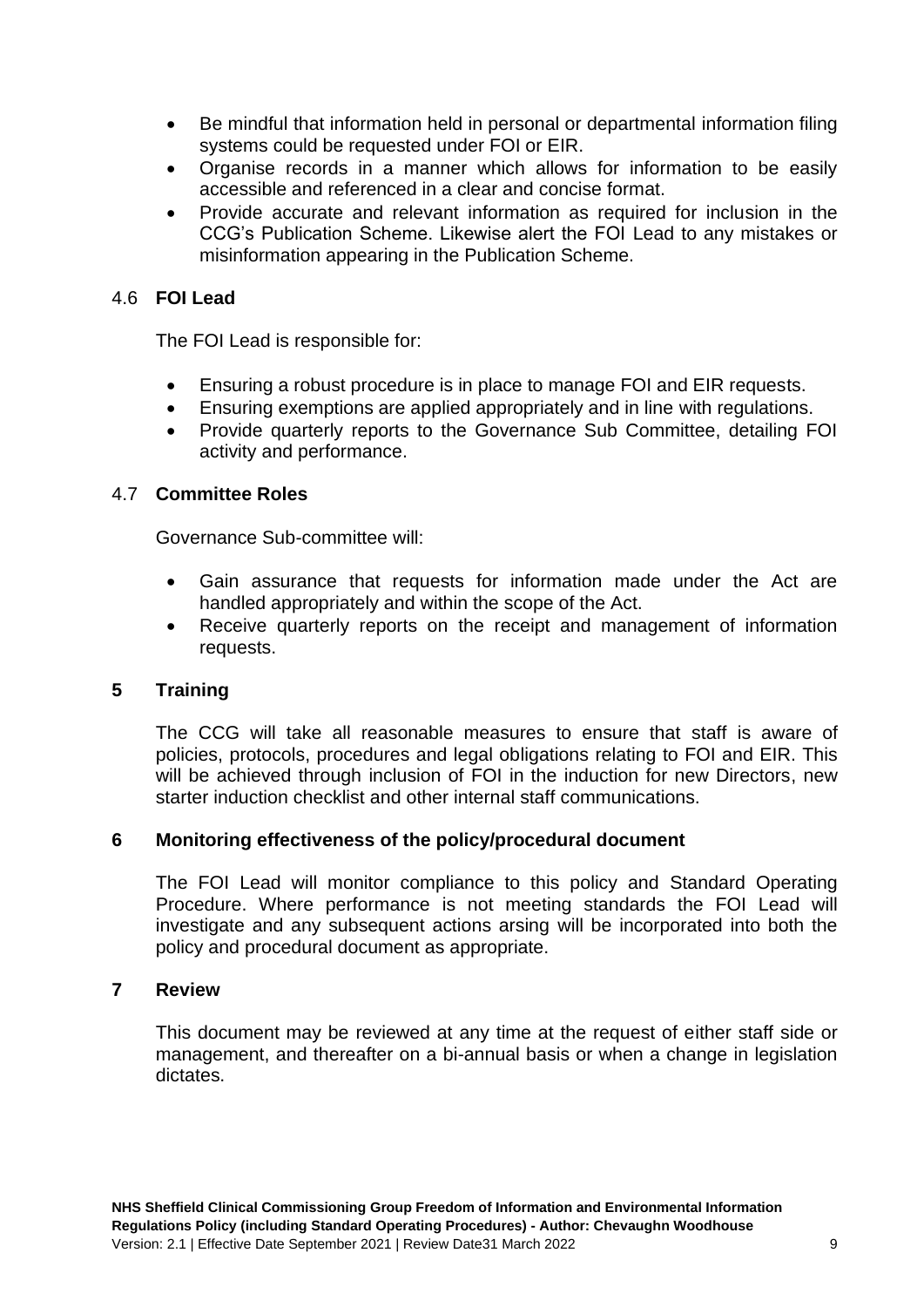## **8 References and links to other documents**

## 8.1 **Legislation and Guidance**

## **The following legislation and guidelines have been considered in the development of this policy:**

- Data Protection Act 1998
- Data Protection Act 2018
- Freedom of Information Act 2000
- Environmental Information Regulations 2004
- Re-Use of Public Sector Information Regulations 2015
- The Freedom of Information and Data Protection (Appropriate Limit and Fees) Regulations 2004
- Human Rights Act 1998
- Health and Social Care Act 2012
- Public Records Act 1958
- Freedom of Information Code of Practice July 2018

## 8.2 **Links to other documents**

- Information Sharing Policy
- Records Management Policy

## **9 Equality & Diversity Statement**

NHS Sheffield CCG aims to design and implement services, policies and measures that meet the diverse needs of our service population and workforce, ensuring that none are placed at a disadvantage over others. It takes into account the Human Rights Act 1998 and promotes equal opportunities for all. This document has been assessed to ensure that no-one receives less favourable treatment on grounds of their gender, sexual orientation, marital status, race, religion, age, ethnic origin, nationality, or disability. Members of staff, volunteers or members of the public may request assistance with this policy if they have particular needs. If the person requesting has language difficulties and difficulty in understanding this policy, the use of an interpreter will be considered.

NHS Sheffield CCG embraces the six staff pledges in the NHS Constitution. This policy is consistent with these pledges.

## **10 General Data Protection Regulations**

The CCG is committed to ensuring that all personal information is managed in accordance with current data protection legislation, professional codes of practice, NHS records management and confidentiality guidance. More detailed information can be found in the CCG's Confidentiality Code of Conduct and Data Protection Policy and related CCG policies and procedures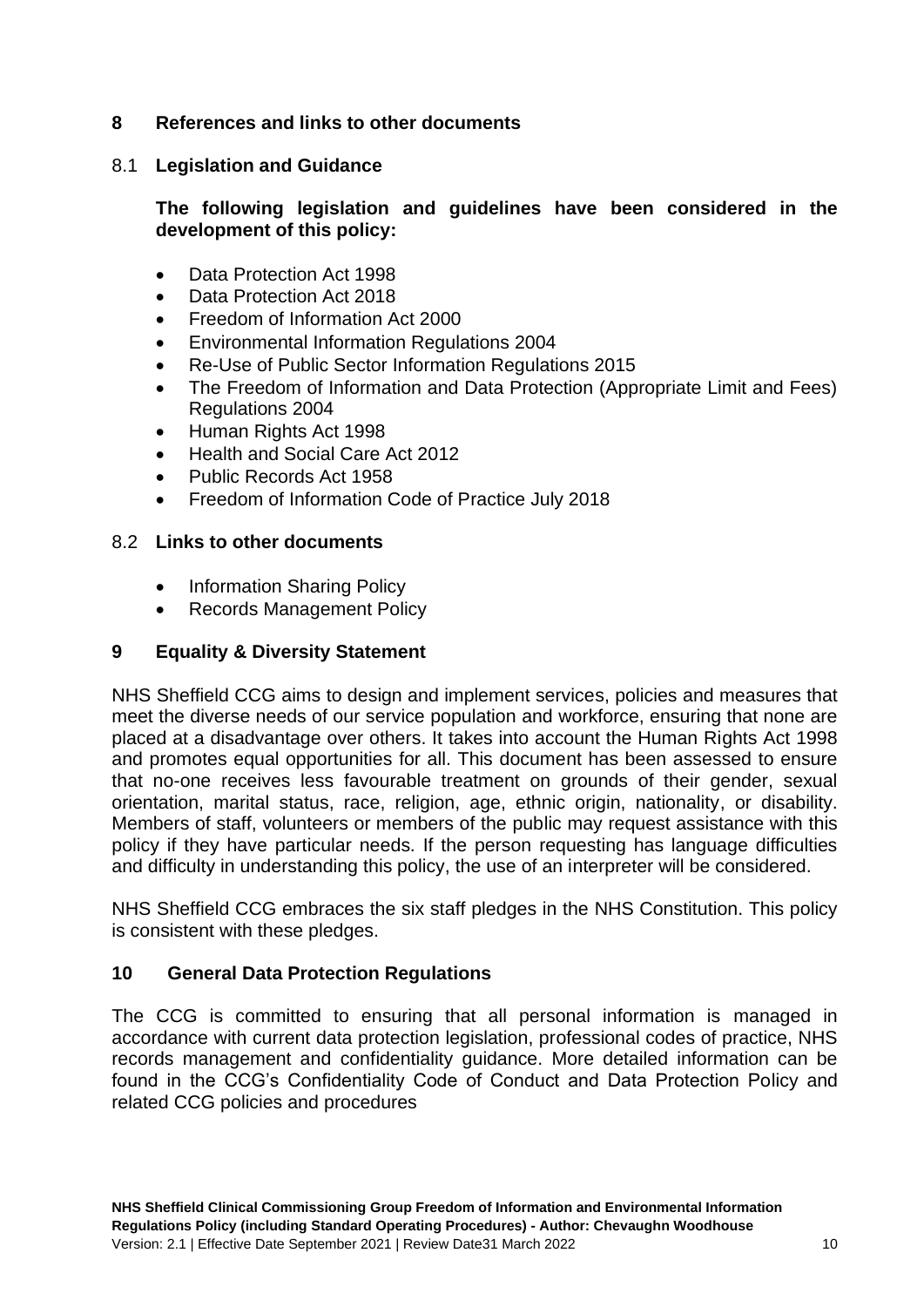## **11 Disability Confident**

NHS Sheffield CCG has been accredited with the Disability Confident Award – level 2. This is in recognition of meeting the commitments regarding employment of disabled people and permits the organisation to use the Disability Confident logo on all of its stationery.

## **PART TWO - STANDARD OPERATING PROCEDURES – FREEDOM OF INFORMATION**

## **1 Background**

- 1.1 The Freedom of Information Act (2000) ("the Act") and Environmental Information Regulations (2004) (EIR) place an obligation on public authorities to make available to anyone information that is held by those public authorities. Access to information can be made through individuals or organisations requesting specific information or by accessing information made available by the CCG through the Publication Scheme which is part of the CCG website.
- 1.2 The purpose of this document is to provide a step by step guide to the management of incoming Freedom of Information (FOI) requests. As a publically funded body we are bound by the Freedom of Information Act (2000) to publish certain information (covered under the Publication Scheme) and action information requests from the public.

## **2 Principles**

## **2.1 Who can make a FOI request?**

Anyone can make a request. Requests can be made by an individual, charity, media, company etc. All requests will be treated in the same manner regardless of who makes the request.

## **2.2 When is a request a FOI?**

For a request to be considered a FOI, it needs to be received in writing. The request doesn't have to explicitly refer to the Act and doesn't have to be addressed to the FOI Lead.

To be a valid request, it must include requester's real name, correspondence address and detail the information being requested. If the CCG receives a request that doesn't meet the criteria, the CCG will contact the requester, explain the missing detail and ask them to resubmit. This can be done by the member of staff who receives the request or by the FOI team.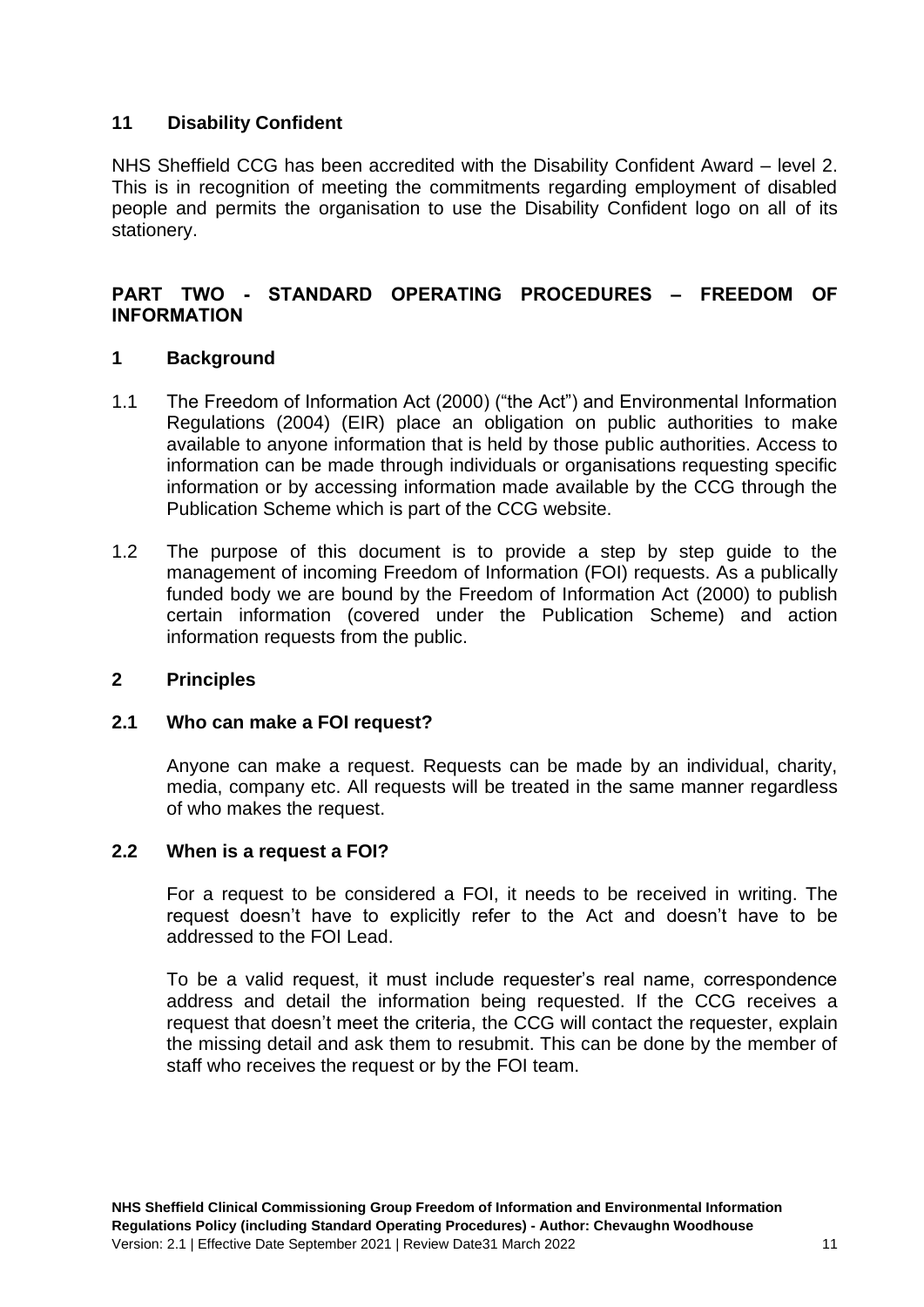## **2.3 What information do we need to provide?**

Any information created by a public authority is covered under the Act; this includes but is not limited to reports, drafts, emails, recorded film.

## **2.4 What if we don't have the information?**

The Act covers the information we hold. We are not expected to create new information to meet a request. If the information being requested is not held by us, it's good practice to advise the requester of who to contact if known. If we don't hold the information we need to inform the requestor in writing as soon as is possible. See Appendix B for useful contact details.

## **2.5 Are there any exemptions to the information we provide?**

Yes, a list of exemptions can be found in Appendix A.

As well as the exemptions allowed by the Act, we will suppress small numbers where there is possibility of patients/ persons being identified. For example a request is made about the numbers of patients living with a certain condition. If the request was for specific Sheffield areas broken down by months we would suppress but if it's across Sheffield over a year period the likelihood of identification is less so we would disclose numbers.

## **2.6 When do we need to respond to a request?**

The legal deadline for responding to a request is 20 working days. The clock starts the day the request is received. For requests received on a Saturday/Sunday the first working day is Monday). Good practice is to respond as soon as is practical. The deadline cannot be extended. However if it is not clear what information is being asked for, we have a duty to contact the requester as soon as possible and seek clarification. At this point the clock is stopped until required clarification is received.

## **2.7 Can we charge for information?**

Charges can be made and these would normally be to cover cost of communication i.e. photocopying, printing, postage, conversion of information etc. A fees notice should be issued to the requester detailing the charges. At this point the clock stops on the 20 working day deadline and is restarted once payment is received. Our Fee Schedule is available within our publication scheme.

## 2.8 **Can we refuse a request?**

Yes. However, in refusing a request we need to be certain of the reasons for refusal. A request can be refused under the following circumstances:

The request is vexatious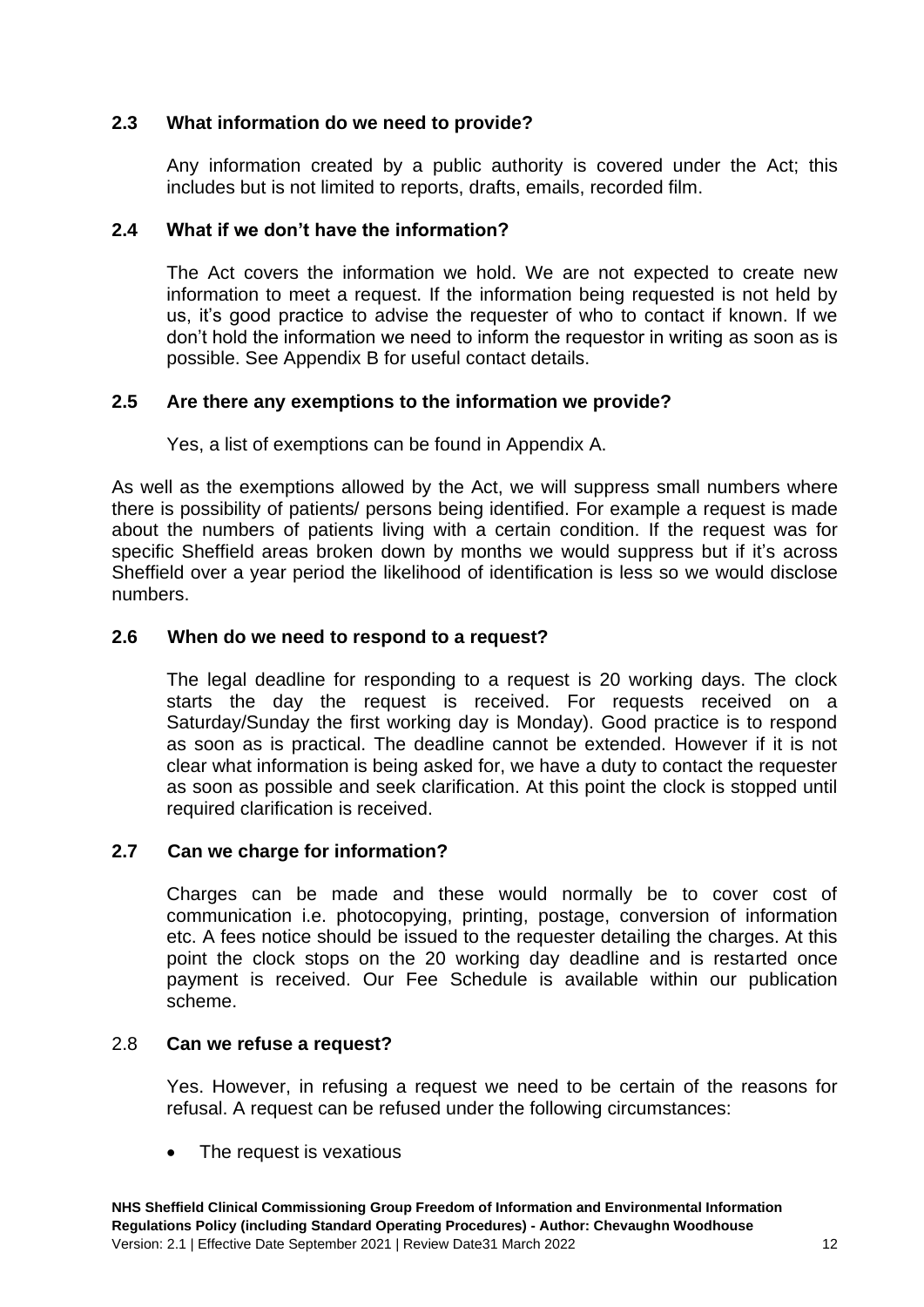- o Would be disruptive to respond and serves no benefit to public interest.
- It would take too much time or cost too much to respond
	- o The time needed to pull together and/or redact information would exceed 18 hours or the £450 cost. This is in line with the [Freedom of Information](http://www.legislation.gov.uk/uksi/2004/3244/contents/made)  [\(Appropriate Limit and Fees\) Regulations 2004.](http://www.legislation.gov.uk/uksi/2004/3244/contents/made)
- The request is the same as a previous request from the same requester
	- o If a response has already been provided and the same (or very similar) request comes in from the same requester.

## **3 Publication Scheme**

- 3.1 The publication scheme sets out our commitment to proactively make available and publish information. There are seven classes of information we need to provide:
	- 1. Who we are and what we do
	- 2. What we spend and how we spend it
	- 3. Our priorities and how we are doing
	- 4. How we make decisions
	- 5. Our policies and procedures
	- 6. Lists and registers
	- 7. The services we offer
- 3.2 Our publication scheme can be accessed here:

<http://www.sheffieldccg.nhs.uk/about-us/publications-scheme.htm>

The Publication Scheme should be reviewed annually to ensure that the links work and the information being provided is relevant. Where appropriate staff should inform the FOI Lead of any misinformation or issues arising from the Publication Scheme.

## **4 Process for day to day management of FOI**

## **4.1 Request received**

FOI requests are normally received via the mailbox [\(sheccg.foi@nhs.net\)](mailto:sheccg.foi@nhs.net). For requests which are received via post these need to be date stamped upon receipt, scanned and stored electronically.

## **4.2 Acknowledge**

Send an acknowledgement to the requester within two days of receipt. Currently an automatic acknowledgement email is sent upon receipt.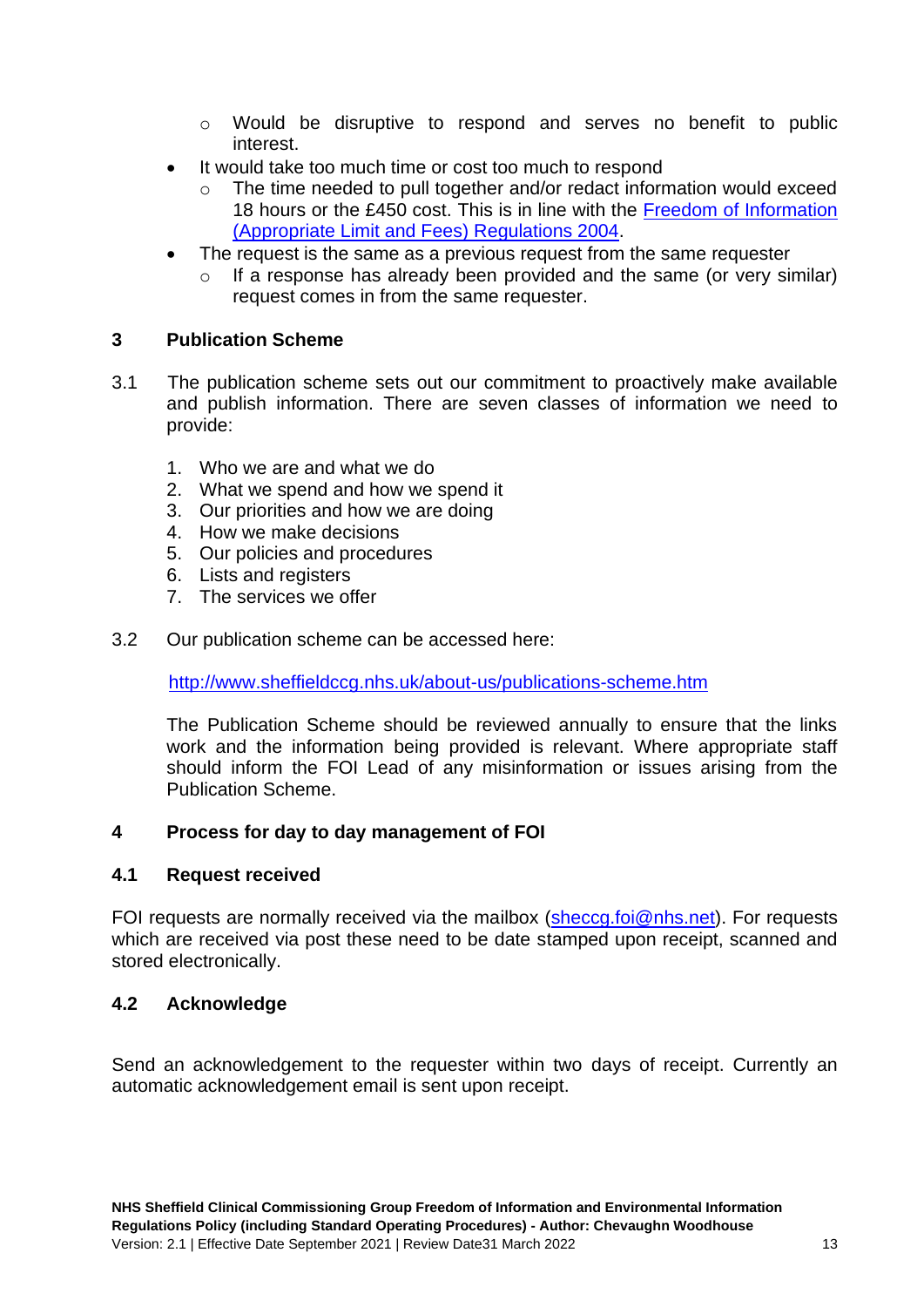## 4.3 **Log**

FOI requests are recorded within a [spreadsheet,](file:///C:/Users/alun.windle/AppData/Local/Microsoft/Windows/INetCache/_RESTRICTED%20FOI/FOI%20Requests%20(2017_18).xls) all requests must be logged here. The following details are recorded as a minimum: date received (20 working day clock starts from this date), nature of request, requester name and email, operational lead (responsible for drafting a response, along with date sent). Deadline dates are automatically calculated.

Each request is given a unique reference number.

## **4.3 Inform**

Once logged forward the request to the relevant operational lead(s) for response (see Appendix B for the Scheme of Delegation). Only send details of the request not the requester's details. Where possible the request should be sent to operational lead(s) on the day of receipt or at the very least within two working days.

The CCG has a statutory duty to respond to all FOI requests within 20 working days. To enable the CCG to meet the target an internal deadline of 10 working days (from the date received) should be given to the operational lead(s).

Staff have a responsibility to respond to requests for information from the FOI Lead and where they are unable to provide the information or are the wrong person, they must inform the FOI Lead within two working days.

The FOI team will update the spreadsheet with details of who provided the response, this will help to accurately direct future requests of similar natures.

## **4.4 Response received**

Operational Leads to provide the FOI Lead with an appropriate response by the given deadline. The FOI Lead will add returned responses and requester contact details to the letter template, and then seek approval from the appropriate Director before sending on to the requester. Directors can expect up to three days to receive and approve responses.

Update the spreadsheet with details of when the response was sent.

## **5 Escalation Process for late FOI responses /approvals**

- 5.1 Working to an internal deadline of 10 working days allows additional time to chase for responses / approvals where necessary.
- 5.2 Directors and Deputy Directors will receive a weekly update detailing FOI requests which are due within the next 15 working days. Please note where there are no requests, an update is not sent.

For example: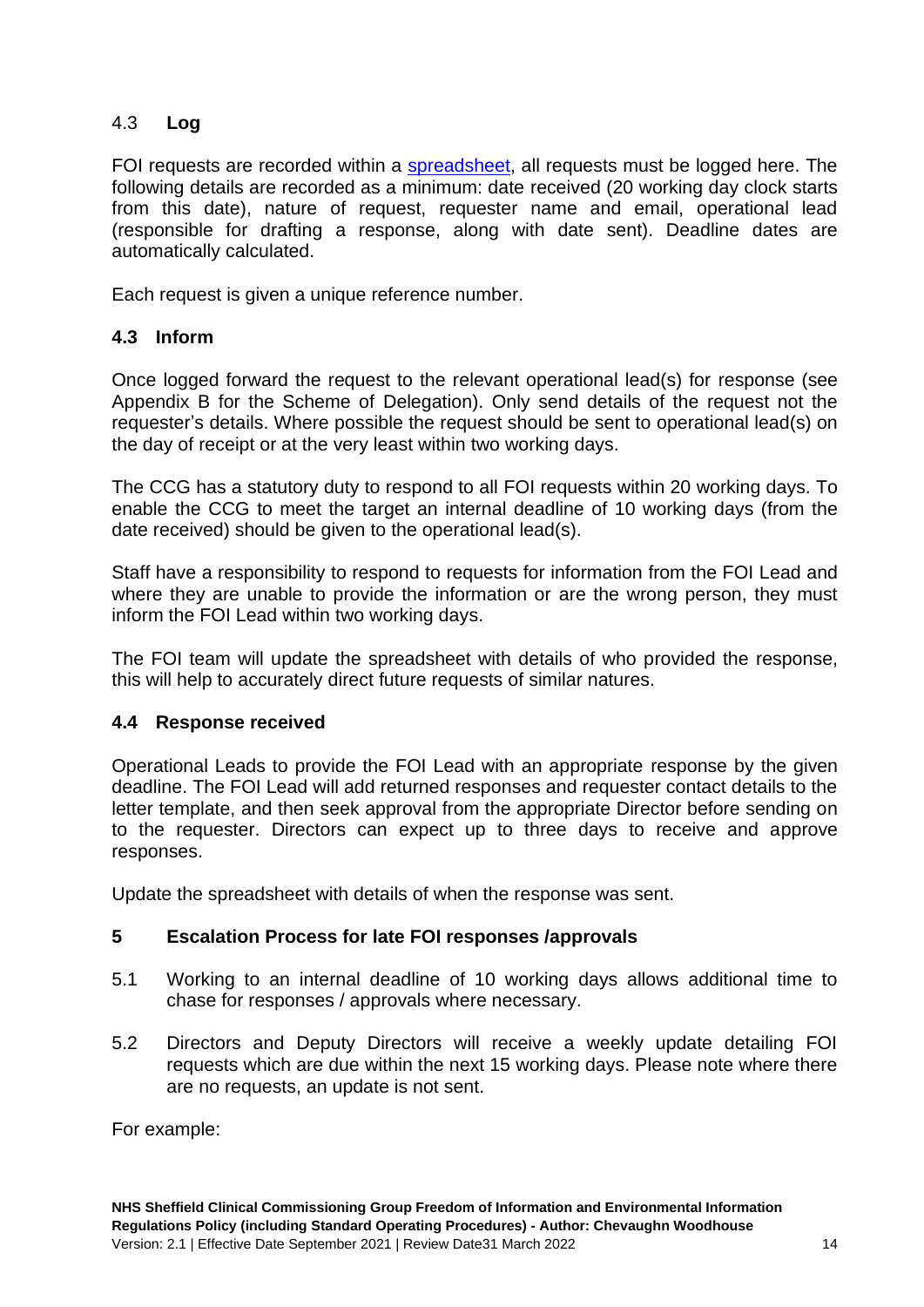| <b>FOI</b><br>Reference   | <b>Description</b> | Internal 10<br>working day<br>deadline for<br>response | 20 working<br>day<br>deadline | <b>Status (waiting</b><br><i><b>clarification/</b></i><br>waiting<br>responsel<br>waiting<br>approval) | <b>Comments</b>                               |
|---------------------------|--------------------|--------------------------------------------------------|-------------------------------|--------------------------------------------------------------------------------------------------------|-----------------------------------------------|
| 0XXXFOI1718<br>(breached) | <b>XXXX</b>        | 02/08/2016                                             | 16/08/2016                    | Response                                                                                               | Request<br>was sent to<br><b>XXXX ON XXXX</b> |

5.3 Directors and Deputy Directors are responsible for ensuring that staff in their directorates respond in a timely manner.

#### **6 Internal Review**

- 6.1 There will be occasions where the response that we have given is not accepted by the requester. Within the legislation it is not compulsory to have an internal review process. However, it is good practice to have a review process in place as this provides the CCG with the opportunity to review its response, and provides an alternative to the requester taking their complaint straight to the Information Commissioner's Office. When this happens the CCG has a duty to review the request and response.
- 6.2 The process for the review as per ICO Guidance:
	- a) Review should be conducted by someone not involved with the request originally and preferably by a more senior member of staff, this would usually be a Director. The reviewer will be appointed by the Deputy Accountable Officer based on the nature of the FOI request and expertise.
	- b) Reviewer should make a fresh decision not just a review of the original decision. It should be treated as a new request; however the reviewer should have access to all correspondence and internal discussion on the original response. The reviewer should document reasons for their decisions.

The FOI Lead is responsible for ensuring that reviewers are provided with all relevant documentation and correspondence relating to the FOI request along with any other supporting guidance on conducting internal reviews.

Although there is no legal timeframe to complete the review the ICO recommends a timeframe of 20 working days.

In cases where we have refused a request and applied an exemption the reviewer will need to determine whether the exemption has been applied correctly.

The CCG will act upon requests for an internal review, providing the request is made within 40 working days of the response being sent.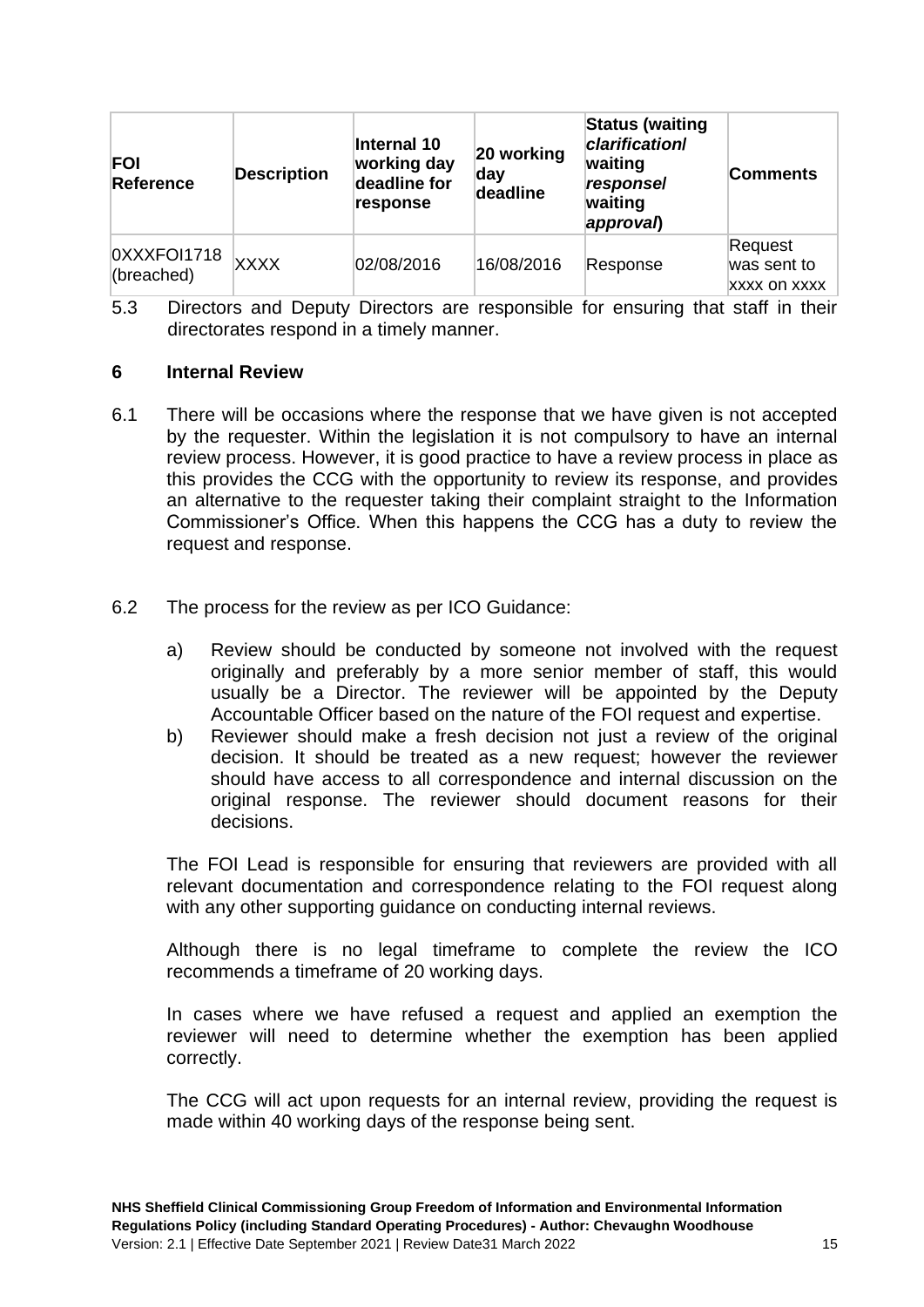## **7 Complaints to the Information Commissioner's Office**

- 7.1 The ICO will investigate complaints made to it only after internal review processes have been exhausted. There are a number of instances when the ICO will investigate a complaint made by a requester. These include (but not exhaustively):
	- o The response has been received outside of the specified timescale of 20 working days;
	- o Not providing information without explanation;
	- o Inappropriate use of exemptions.
- 7.2 The outcome of ICO decision will either be:
	- a. An Enforcement Notice This is a formal notice which will require the organisation to take action.
	- b. An Information Notice This requires the organisation to provide information as detailed in the notice.
	- c. A Decision Notice This is an outline of the ICO's decision following the investigation into a complaint.
	- d. Practice Recommendation Not enforceable but a recommendation on what the organisation needs to do to ensure conformity with the FOI Act.
	- e. Prosecution In the unlikely event that we have failed to comply with any sanctions or breached the FOI Act/ EIR to a serious extent.

#### **8 Reports**

The FOI Lead is responsible for ensuring accurate records of FOI requests and responses and to produce a quarterly report for the Governing Body Subcommittee. Report to detail:

- Performance against 20 working day response standard.
- Themes and trends based on responsible directorates and origin of the request.
- Acknowledge late responses and highlight any areas of concern
- Number of internal reviews requested/ complaints to the Information Commissioners Office.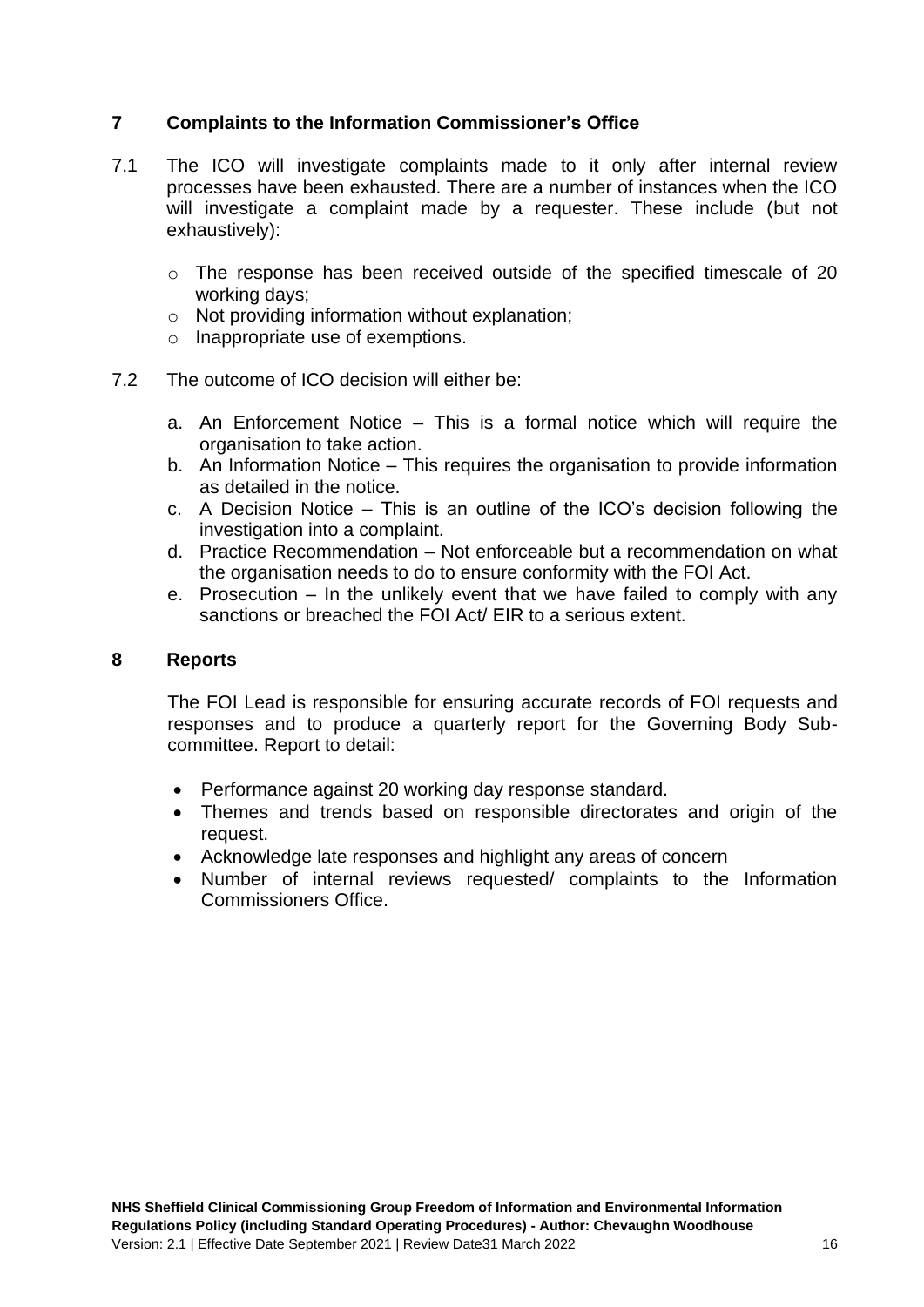

## **NHS Sheffield CCG Equality Impact Assessment 2016**

## **Equality Impact Assessment**

| Title of policy or service:                              | Freedom of Information and Environmental Information Regulations Policy<br>and Standard Operating Procedure |  |  |  |
|----------------------------------------------------------|-------------------------------------------------------------------------------------------------------------|--|--|--|
| Name and role of officer/s completing<br>the assessment: | Chevaughn Woodhouse                                                                                         |  |  |  |
| Date of assessment:                                      | 9 October 2019                                                                                              |  |  |  |
| <b>Type of EIA completed:</b>                            | Initial EIA 'Screening' $\Box$ or 'Full' EIA process $\checkmark$                                           |  |  |  |

| 1. Outline                                                                                                                                                                            |                                                                                                                                    |
|---------------------------------------------------------------------------------------------------------------------------------------------------------------------------------------|------------------------------------------------------------------------------------------------------------------------------------|
| Give a brief summary of your policy or<br>service<br>Aims<br>٠<br><b>Objectives</b><br>$\bullet$<br>Links to other policies, including<br>$\bullet$<br>partners, national or regional | Aim of the policy is to detail the process for the effective management of freedom of information<br>requests received by the CCG. |

**Identifying impact:**

*.*

- **Positive Impact:** will actively promote or improve equality of opportunity;
- **Neutral Impact:** where there are no notable consequences for any group;
- **Negative Impact:** negative or adverse impact causes disadvantage or exclusion. If such an impact is identified, the EIA should ensure, that as far as possible, it is justified, eliminated, minimised or counter balanced by other measures. This may result in a 'full' EIA process.

**NHS Sheffield Clinical Commissioning Group Freedom of Information and Environmental Information Regulations Policy (including Standard Operating Procedures) - Author: Chevaughn Woodhouse**

Version: 2.1 | Effective Date September 2021 | Review Date31 March 2022 17 17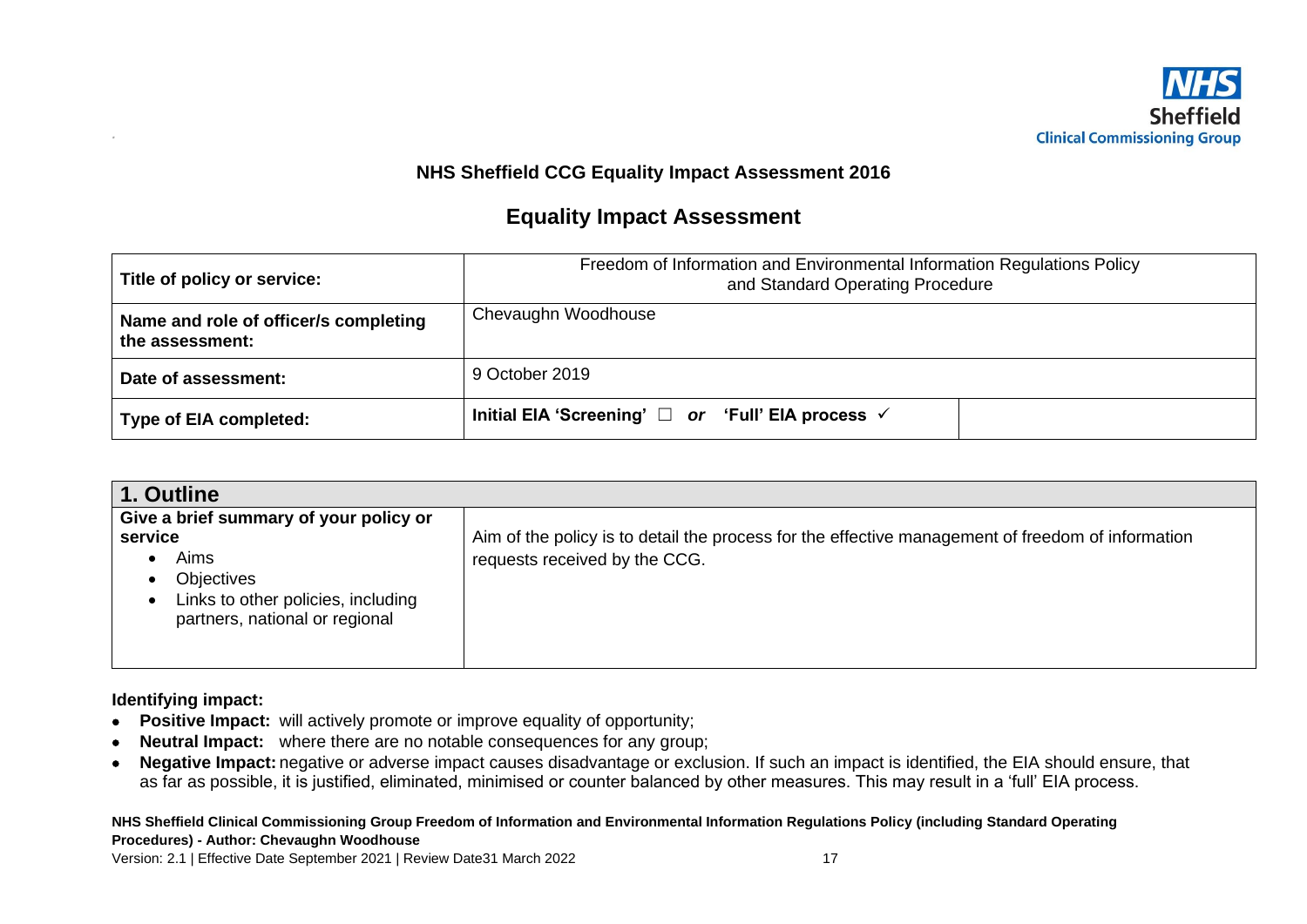| 2. Gathering of Information                                                      |                                      |                          |                           |                                                                                                                                                                                                                   |                                                                            |  |  |
|----------------------------------------------------------------------------------|--------------------------------------|--------------------------|---------------------------|-------------------------------------------------------------------------------------------------------------------------------------------------------------------------------------------------------------------|----------------------------------------------------------------------------|--|--|
|                                                                                  |                                      |                          |                           | This is the core of the analysis; what information do you have that might impact on protected groups, with consideration of the General Equality Duty.                                                            |                                                                            |  |  |
|                                                                                  |                                      |                          |                           |                                                                                                                                                                                                                   |                                                                            |  |  |
|                                                                                  | What key impact have you identified? |                          |                           |                                                                                                                                                                                                                   | For impact identified (either positive an or negative) give details below: |  |  |
| (Please complete<br>each area)                                                   | <b>Positive</b><br><b>Impact</b>     | <b>Neutral</b><br>impact | <b>Negative</b><br>impact | How does this impact<br>and what action, if any, do you need<br>to take to address these issues?                                                                                                                  | <b>What difference</b><br>will this make?                                  |  |  |
| Human rights                                                                     | $\Box$                               | $\boxtimes$              | $\Box$                    | There is currently no evidence to confirm if the policy will have a positive or<br>negative impact upon any one making or managing a freedom of information<br>request from any of the protected characteristics. |                                                                            |  |  |
| Age                                                                              | $\Box$                               | $\boxtimes$              | $\Box$                    | As above                                                                                                                                                                                                          | As above                                                                   |  |  |
| <b>Carers</b>                                                                    | $\Box$                               | $\mathbf{\overline{X}}$  | $\Box$                    | As above                                                                                                                                                                                                          | As above                                                                   |  |  |
| <b>Disability</b>                                                                | $\Box$                               | $\mathbf{\overline{X}}$  | $\Box$                    | As above                                                                                                                                                                                                          | As above                                                                   |  |  |
| <b>Sex</b>                                                                       | $\Box$                               | $\boxtimes$              | $\Box$                    | As above                                                                                                                                                                                                          | As above                                                                   |  |  |
| Race                                                                             | $\Box$                               | $\boxtimes$              | $\Box$                    | As above                                                                                                                                                                                                          | As above                                                                   |  |  |
| <b>Religion or belief</b>                                                        | $\Box$                               | $\boxtimes$              | $\Box$                    | As above                                                                                                                                                                                                          | As above                                                                   |  |  |
| <b>Sexual orientation</b>                                                        | $\Box$                               | $\overline{\mathsf{x}}$  | $\Box$                    | As above                                                                                                                                                                                                          | As above                                                                   |  |  |
| <b>Gender</b><br>reassignment                                                    | $\Box$                               | $\overline{\mathsf{x}}$  | $\Box$                    | As above                                                                                                                                                                                                          | As above                                                                   |  |  |
| <b>Pregnancy and</b><br>maternity                                                | $\Box$                               | $\overline{\mathbf{x}}$  | $\Box$                    | As above                                                                                                                                                                                                          | As above                                                                   |  |  |
| <b>Marriage and civil</b><br>partnership (only<br>eliminating<br>discrimination) | $\Box$                               | $\boxtimes$              | $\Box$                    | As above                                                                                                                                                                                                          | As above                                                                   |  |  |

**NHS Sheffield Clinical Commissioning Group Freedom of Information and Environmental Information Regulations Policy (including Standard Operating Procedures) - Author: Chevaughn Woodhouse**

Version: 2.1 | Effective Date September 2021 | Review Date31 March 2022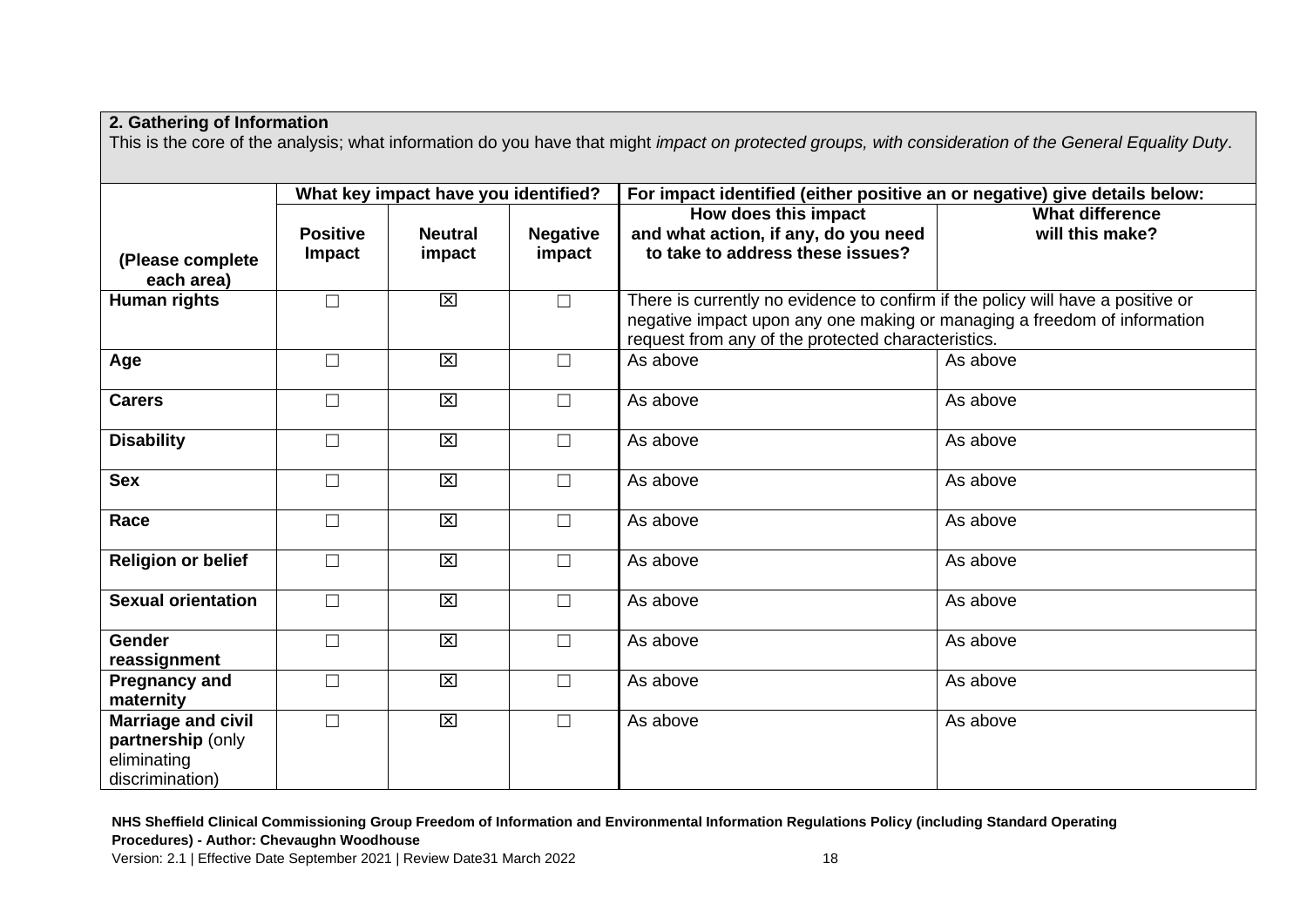| Other relevant                     |   | $\overline{\mathsf{x}}$ | As above | As above |
|------------------------------------|---|-------------------------|----------|----------|
| groups                             |   |                         |          |          |
| <b>HR Policies only:</b>           | ─ | $\mathbf{\overline{X}}$ | As above | As above |
| <b>Part or Fixed term</b><br>staff |   |                         |          |          |

*IMPORTANT NOTE: If any of the above results in 'negative' impact, a 'full' EIA which covers a more in depth analysis on areas/groups impacted must be considered and may need to be carried out.* 

Having detailed the actions you need to take please transfer them to onto the action plan below.

| 3. Action plan                  |                         |                                         |                  |                            |  |  |
|---------------------------------|-------------------------|-----------------------------------------|------------------|----------------------------|--|--|
| <b>Issues/impact identified</b> | <b>Actions required</b> | How will you measure<br>impact/progress | <b>Timescale</b> | <b>Officer responsible</b> |  |  |
|                                 |                         |                                         |                  |                            |  |  |
|                                 |                         |                                         |                  |                            |  |  |

| 4. Monitoring, Review and Publication |                         |                            |                      |              |
|---------------------------------------|-------------------------|----------------------------|----------------------|--------------|
| When will the proposal be             | <b>Lead / Reviewing</b> | <b>Chevaughn Woodhouse</b> | Date of next Review: | To be agreed |
| reviewed and by whom?                 | Officer:                |                            |                      |              |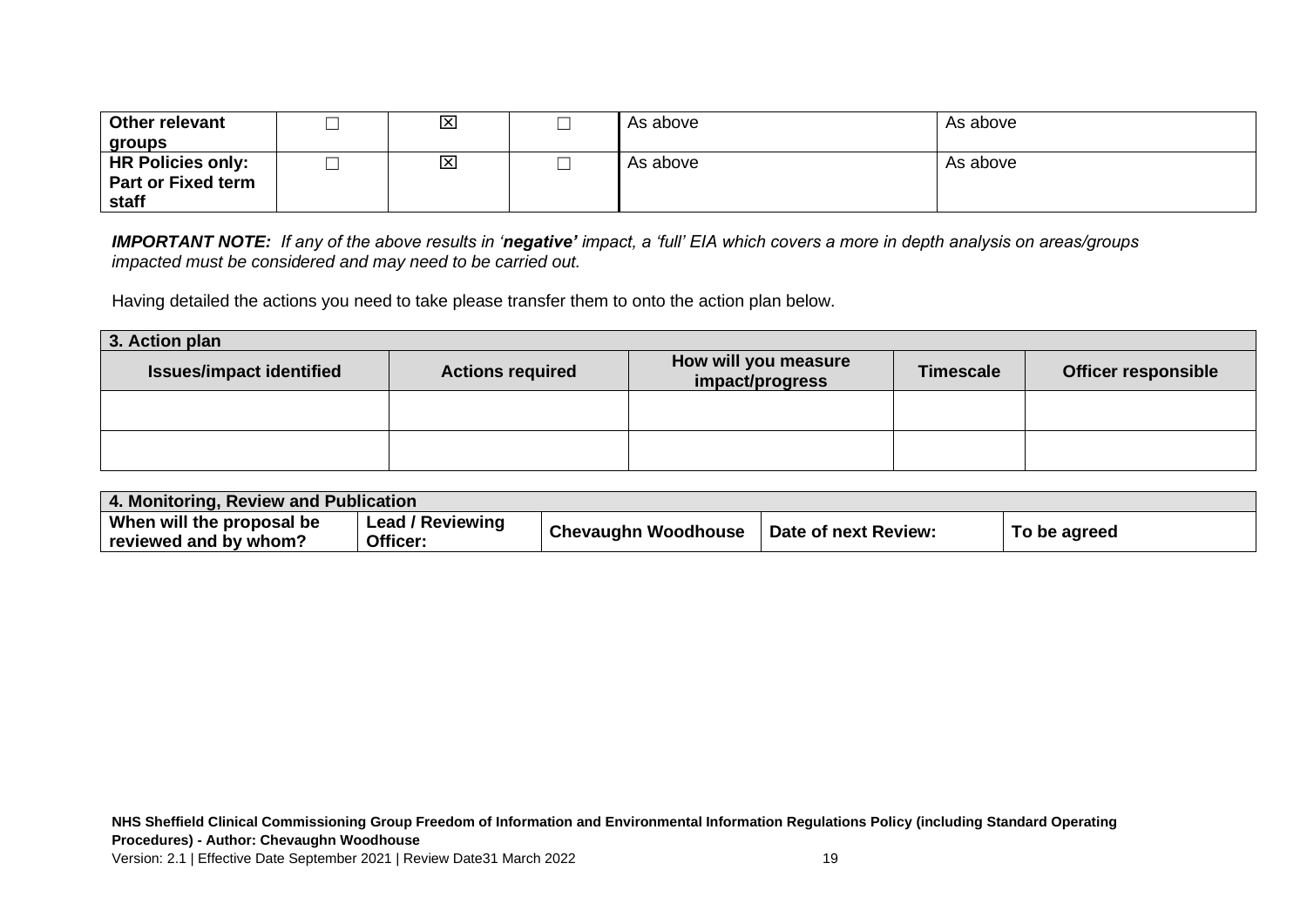## **Appendix A**

## **Freedom of Information Exemptions**

The Act provides a number of absolute and qualified exemptions for instances where it would not be appropriate to provide requested information. These are listed below, with a brief *explanation* against common ones:

## **Absolute exemptions**

Section 21: Information accessible by other means

*Information can already be accessed either outside the organisation or via the Publication Scheme. In this instance notify the requester and advise them of where to find the information.*

- Section 23: Information supplied by, or relating to, bodies dealing with security matters
- Section 32: Court records
- Section 34: Parliamentary privilege
- Section 40: Personal information

*Requests for information about the person making the request fall under the Data Protection Act. If a person makes a request for information about themselves, advise them to make Subject Access Request (SAR). A copy of the SAR policy can be found here [http://www.intranet.sheffieldccg.nhs.uk/ig-policies-and-procedures.htm.](http://www.intranet.sheffieldccg.nhs.uk/ig-policies-and-procedures.htm)* 

*Please note that individual departments are responsible for management of SAR requests and responses. Third party data is also exempt if it would breach any data protection principles.*

- Section 41: Information provided in confidence:
	- o *Information covered by contractual or implied (patient-doctor) duty of confidence.*
	- o *Cannot be trivial or readily available information.*
	- o *Excludes internal documents marked 'confidential'.*
	- o *Must be strong likelihood that provider (or person affected) will bring successful legal action.*
	- o *Case law suggests we should conduct a public interest test on confidentiality.*
- Section 44: Prohibitions on disclosure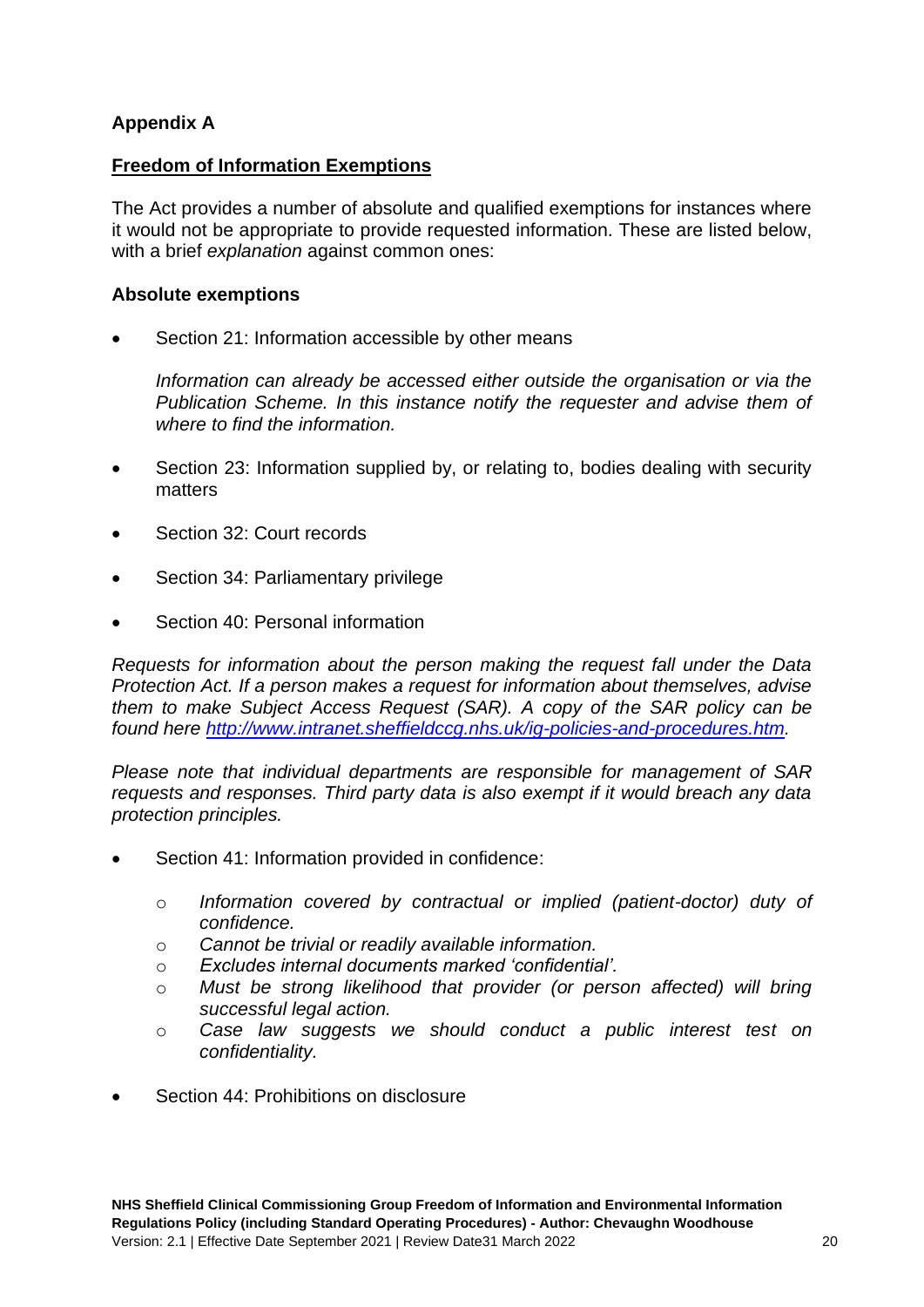## **Qualified exemptions (require a public test)**

Section 22: Information intended for future publication

Information being requested will be published in the future. Don't have to *necessarily state when it will be. Drafts may need to be disclosed. There must also be a real intention to publish the data.*

- Section 24: National security
- Section 27: International relations
- Section 28: Relations within the UK
- Section 29: The economy
- Section 30: Investigations and proceedings conducted by public authorities
- Section 31: Law enforcement

*This covers a range of areas:*

- o *Prevention and detection of crime.*
- o *Apprehension of offenders.*
- o *Investigating unlawful activity or improper conduct.*
- o *Investigating fitness or competence regarding management or profession activity.*
- o *Investigating cause of an accident.*
- o *Securing health, safety and welfare of staff at work.*
- o *Protecting public other than staff against risk to health or safety arising from actions of persons at work.*
- Section 33: Audit functions
- Section 35: Formulation of government policy
- Section 36: Prejudice to effective conduct of public affairs
- Section 37: Communications with Her Majesty, etc. and honours
- Section 38: Health and safety

*Disclosure of the information could endanger the physical or mental health of an individual.*

• Section 39: Environmental Information

*Information is covered by the Environmental Information Regulations (EIR)*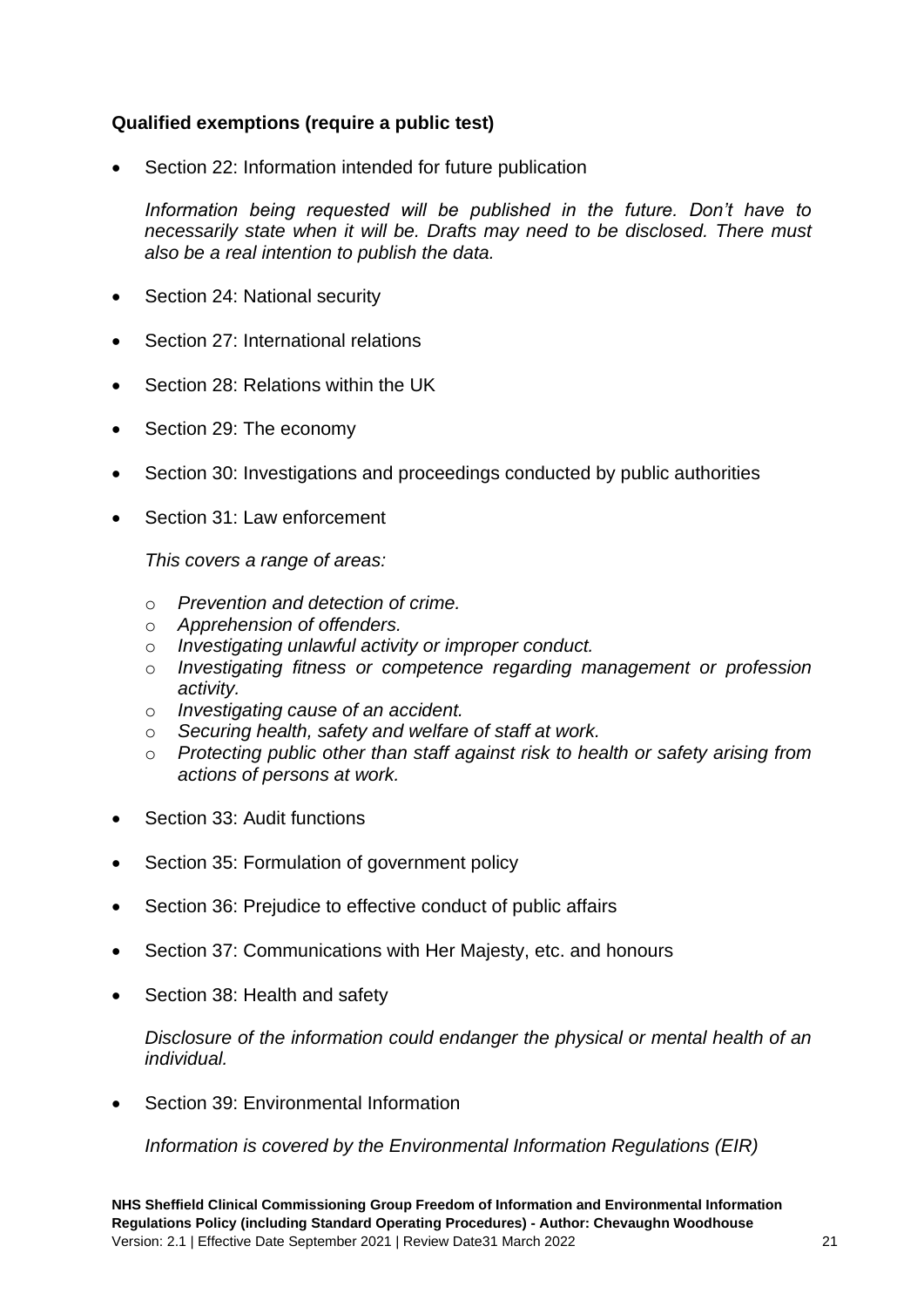Section 42: Legal profession privilege

*Only applicable where litigation is planned or in progress.*

• Section 43: Commercial interests

*Section 43 – 2 sub-sections protecting commercial interests:*

- *(1) Information containing trade secrets.*
- *Trade secrets can be formulae, USPs, quality, specs, price lists, discount structures, profit margins, working practices, supplier and customer purchasing history.*
- *Trade secrets may be commercially sensitive, but commercial sensitivity isn't automatically a trade secret.*
- *(2) Prejudicial to the commercial interests of any person or the CCG holding it.*
- *Could include purchasing plans and budgets, tenders and unsuccessful bids, negotiations and contracts.*
- *Could also apply to business plans and performance.*

When applying an exemption the requester needs to be informed and advised in a timely manner.

## **Public Interest Test**

Qualified exemptions require completion of the Public Interest Test (PIT)

- Test on both obligations (confirm/provide).
- Determines whether public interest best served by disclosure or nondisclosure.
- Doesn't allow for covering-up incompetence, corruption, maladministration or embarrassment.
- Public interest not same as what might interest public. Shouldn't be influenced by private vested interests or personal reputations.
- Weigh harm in disclosure against benefits in openness, confidence and accountability:
	- Onus is on proving why information should be withheld.
	- Can request extra time for public interest test.

## **Prejudicial**

- This is damage or harm.
- Damage need not be substantial, but needs to be more than trivial.
- Doesn't have to be a certainty, but has to be far more than a remote possibility.
- Has to be a direct cause and effect relationship to disclosure.
- Can't speculate and cannot be hypothetical.
- Has to be evidence of the likely harmful effect which would result from disclosure.
- In cases of third party information we need to ask for this evidence.

**NHS Sheffield Clinical Commissioning Group Freedom of Information and Environmental Information Regulations Policy (including Standard Operating Procedures) - Author: Chevaughn Woodhouse** Version: 2.1 | Effective Date September 2021 | Review Date31 March 2022 22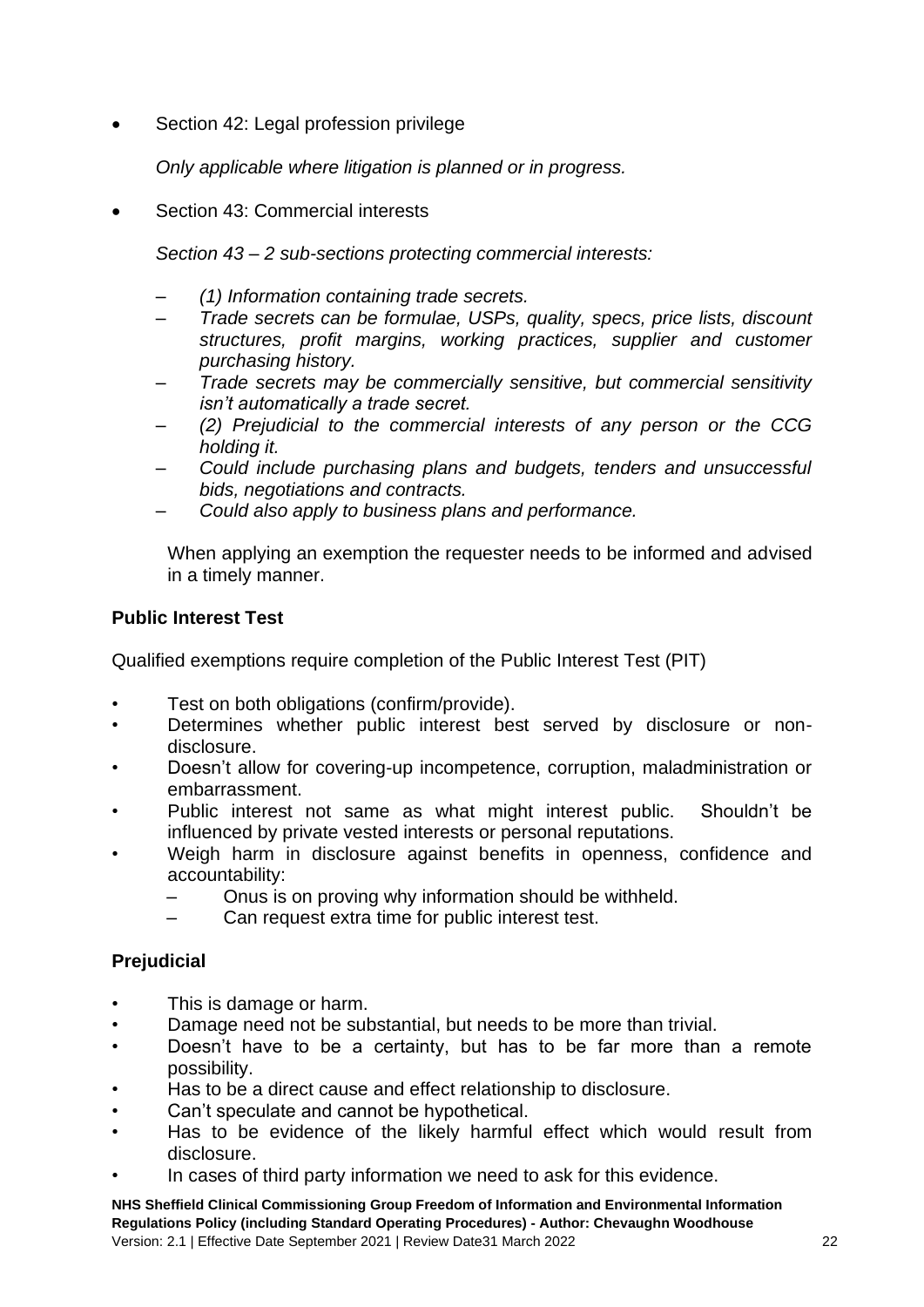## **Appendix B**

## **Scheme of Delegation (internal document)**

Please note that the Scheme of Delegation is regularly updated as information becomes available.

Latest Scheme of Delegation can be found here: M:\Communications and [Engagement\Patient Experience and FOI\FOI\Guides & Useful Info\Contacts](../FOI/Guides%20&%20Useful%20Info/Contacts)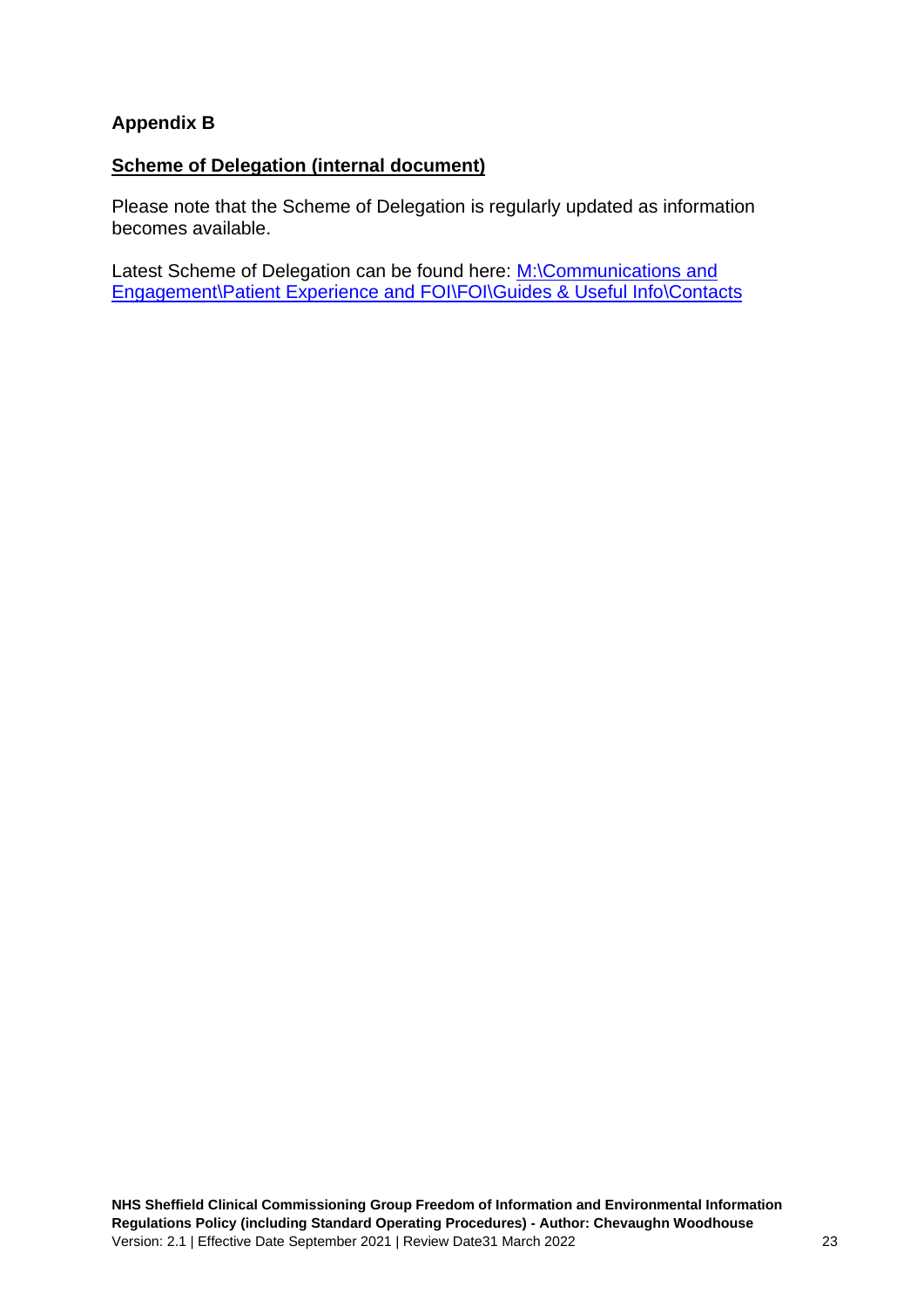## **Appendix C**

## **Templates**

Internal templates can be found here: M:\Quality\Patient Experience and **[FOI\FOI\Templates](file:///C:/Users/alun.windle/AppData/Local/Microsoft/Windows/INetCache/Content.Outlook/Templates)** 

#### **Email Acknowledgement**

Dear Enquirer

Thank you for your recent request for information. As a public body we process requests for information under the Freedom of Information Act 2000 in order to ensure that all requests are recorded and responded to in an open and timely manner.

We will respond to your request within 20 working days of receipt.

Kind regards

*Freedom of Information (FOI) Lead*

NHS Sheffield Clinical Commissioning Group 722 Prince of Wales Road S9 4EU [www.sheffieldccg.nhs.uk](https://web.nhs.net/owa/SHECCG.FOI@nhs.net/redir.aspx?SURL=eniY647Hhz8_CrH5IlpH63PhHTjwgXeC6zrA7nFxgMingnJRb3nTCGgAdAB0AHAAOgAvAC8AdwB3AHcALgBzAGgAZQBmAGYAaQBlAGwAZABjAGMAZwAuAG4AaABzAC4AdQBrAC8A&URL=http%3a%2f%2fwww.sheffieldccg.nhs.uk%2f)

**Email:** [sheccg.foi@nhs.net](https://web.nhs.net/owa/SHECCG.FOI@nhs.net/redir.aspx?SURL=5rd_-f-Xs99BLpKsurcMCRGteJ9ETYF2WZ3O0zVvd-KngnJRb3nTCG0AYQBpAGwAdABvADoAcwBoAGUAYwBjAGcALgBmAG8AaQBAAG4AaABzAC4AbgBlAHQA&URL=mailto%3asheccg.foi%40nhs.net)

This message may contain confidential information. If you are not the intended recipient please inform the sender that you have received the message in error before deleting it. Please do not disclose, copy or distribute information in this email or take any action in reliance on its contents: to do so is strictly prohibited and may be unlawful.

## **Email Requesting Information**

Subject Header – \*\*NEW\*\* FOI Request XXXFOI1718 (*brief description of request i.e. CHC nos., agency spend, dementia services, etc.*) – Internal deadline – dd/mm/yy

Dear Colleagues

We have received the following FOI request, please see below. *If we have received similar requests in the past please notify relevant colleagues as we may be able to reuse responses.*

Can you please send the requested information to [sheccg.foi@nhs.net](mailto:sheccg.foi@nhs.net) by **DD/MM/YY** (10 working days deadline). Please be advised that Directors will be informed of responses not received by the deadline.

Can you please acknowledge receipt of this email to confirm that you are handling the FOI request(s) or inform me of whom the requests have been passed on to by DD/MM/YY. Likewise if this is not one for you, please let me know.

Please quote the reference number above on all correspondence in relation to this FOI request.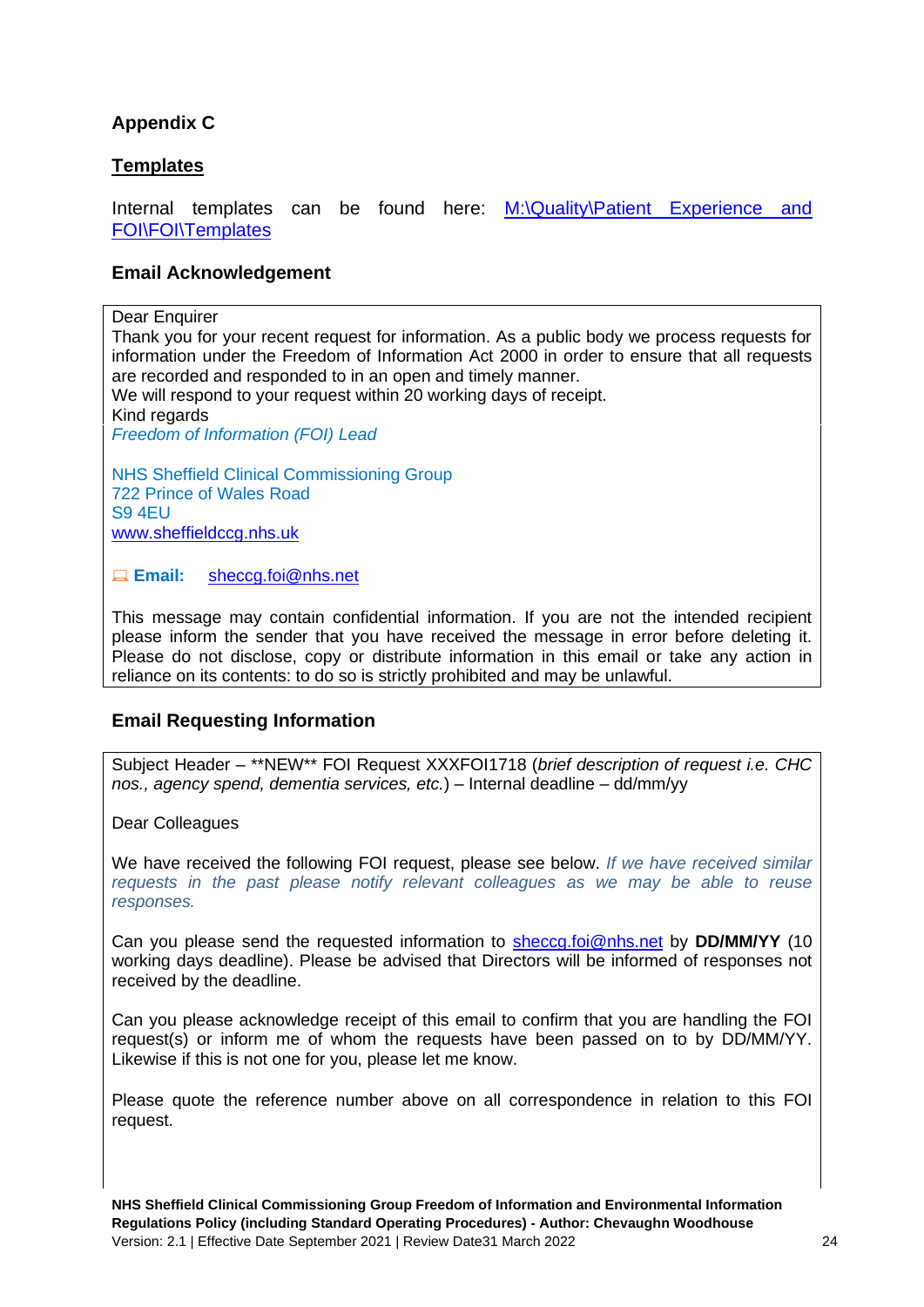Quick couple of pointers:

If the information is available online, we can just provide the web link.

If the information needs to be sourced from another organisation, then we can advise the requester to contact other organisations, we don't need to contact them. Remember we need only provide the information we hold.

If you feel that part/ all of the request may be exempt please take a look at the exemption [checklist](https://www.intranet.sheffieldccg.nhs.uk/Downloads/Comms%20docs/FOI/Exemptions%20Checklist.pdf) and complete the exemption [form,](file:///C:/Users/chevaughnwoodhouse/AppData/Local/Microsoft/Windows/INetCache/Content.Outlook/Guides%20&%20Useful%20Info/CCG%20FOI/Exemptions%20(public%20folder)/Exemption%20Form.doc) return to FOI to advise on next steps.

#### **COPY AND PASTE FOI REQUEST OMITTING DETAILS OF THE REQUESTER.**

*Freedom of Information Lead*

NHS Sheffield Clinical Commissioning Group 722 Prince of Wales Road S9 4EU [www.sheffieldccg.nhs.uk](https://web.nhs.net/owa/SHECCG.FOI@nhs.net/redir.aspx?SURL=eniY647Hhz8_CrH5IlpH63PhHTjwgXeC6zrA7nFxgMingnJRb3nTCGgAdAB0AHAAOgAvAC8AdwB3AHcALgBzAGgAZQBmAGYAaQBlAGwAZABjAGMAZwAuAG4AaABzAC4AdQBrAC8A&URL=http%3a%2f%2fwww.sheffieldccg.nhs.uk%2f)

**Email:** [sheccg.foi@nhs.net](https://web.nhs.net/owa/SHECCG.FOI@nhs.net/redir.aspx?SURL=5rd_-f-Xs99BLpKsurcMCRGteJ9ETYF2WZ3O0zVvd-KngnJRb3nTCG0AYQBpAGwAdABvADoAcwBoAGUAYwBjAGcALgBmAG8AaQBAAG4AaABzAC4AbgBlAHQA&URL=mailto%3asheccg.foi%40nhs.net)

#### **Email Requesting Response Approval**

Subject Header – FOI Response for Approval – XXXXFOI1718 – Legal deadline dd/mm/yy

Dear XXX

Can you please confirm that you are happy for the attached FOI response to be sent. The response was completed by INSERT NAME(S) OF WHO PROVIDED INFO.

The legal deadline for sending out this response is **INSERT DATE**.

Please quote the reference number above on all correspondence in relation to this FOI request.

If you require any further assistance with handling this request, then please do not hesitate to contact me.

*Freedom of Information (FOI) Lead*

NHS Sheffield Clinical Commissioning Group 722 Prince of Wales Road S9 4EU [www.sheffieldccg.nhs.uk](https://web.nhs.net/owa/SHECCG.FOI@nhs.net/redir.aspx?SURL=eniY647Hhz8_CrH5IlpH63PhHTjwgXeC6zrA7nFxgMingnJRb3nTCGgAdAB0AHAAOgAvAC8AdwB3AHcALgBzAGgAZQBmAGYAaQBlAGwAZABjAGMAZwAuAG4AaABzAC4AdQBrAC8A&URL=http%3a%2f%2fwww.sheffieldccg.nhs.uk%2f)

**Email:** [sheccg.foi@nhs.net](https://web.nhs.net/owa/SHECCG.FOI@nhs.net/redir.aspx?SURL=5rd_-f-Xs99BLpKsurcMCRGteJ9ETYF2WZ3O0zVvd-KngnJRb3nTCG0AYQBpAGwAdABvADoAcwBoAGUAYwBjAGcALgBmAG8AaQBAAG4AaABzAC4AbgBlAHQA&URL=mailto%3asheccg.foi%40nhs.net)

#### **Letter Template – Responding to a FOI Request**

FOI Ref:

**Date**

NAME

**NHS Sheffield Clinical Commissioning Group Freedom of Information and Environmental Information Regulations Policy (including Standard Operating Procedures) - Author: Chevaughn Woodhouse** Version: 2.1 | Effective Date September 2021 | Review Date31 March 2022 25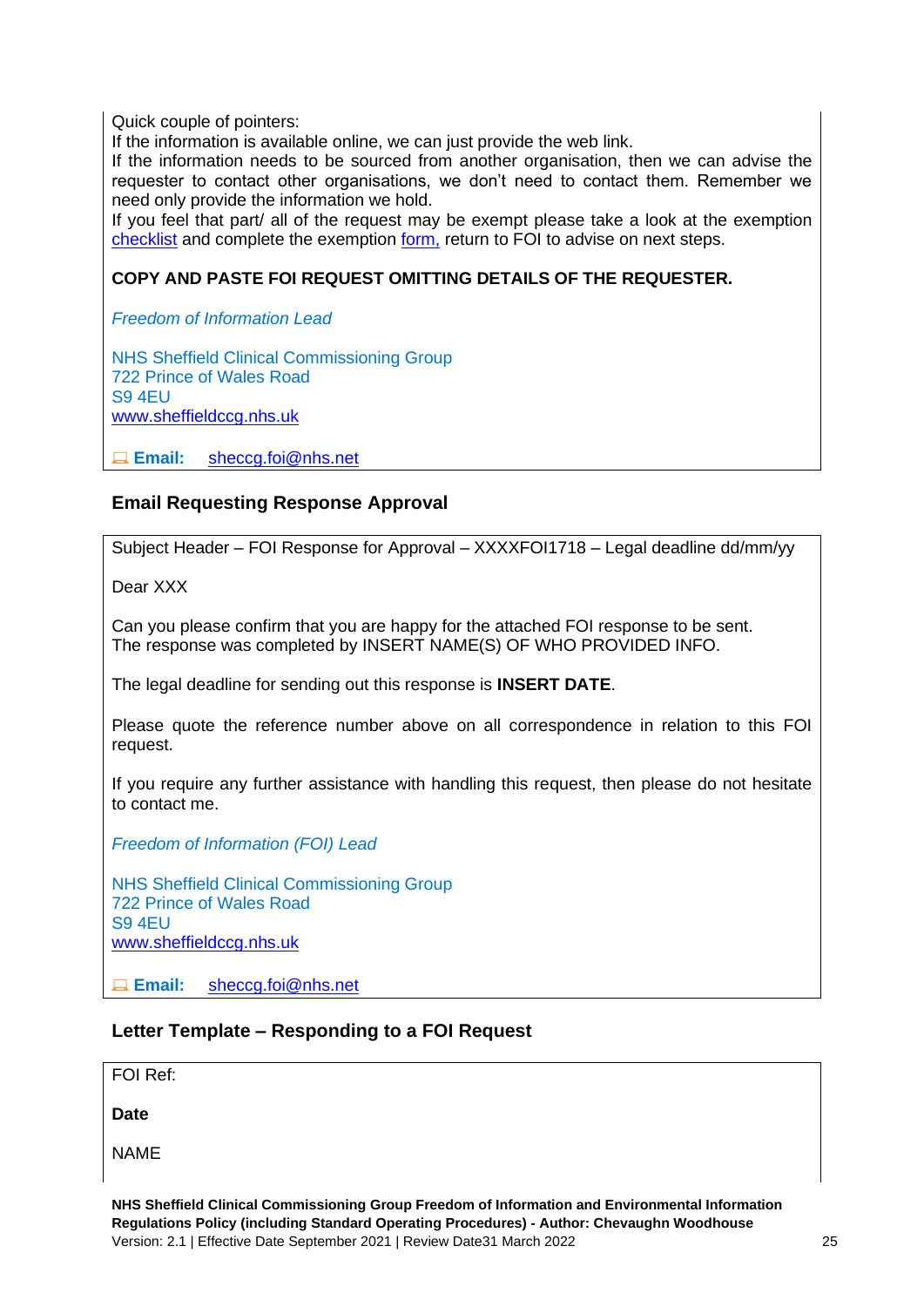Email:

Dear NAME

## **Freedom of Information Act 2000 – Request for Information**

We are pleased to respond to your request for information and our response is set out below:

#### **Request**

#### **Response**

We trust this provides you with the information you require.

If you are unhappy with the service you have received in relation to your request and wish to make a complaint or request an internal review of our decision you should write to the Freedom of Information Lead, NHS Sheffield Clinical Commissioning Group at the above address or email [sheccg.foi@nhs.net,](mailto:sheccg.foi@nhs.net), quoting the reference number above and within 40 working days of receipt.

If you are not content with the outcome of the internal review, with regards to this Freedom of Information request, you have the right to appeal to the Information Commissioner under Section 50 of the Freedom of Information Act. The Information Commissioner will not investigate your case unless you have exhausted our complaints procedure. The Information Commissioner can be contacted at: The Information Commissioners Office, Wycliffe House, Water Lane, Wilmslow, Cheshire SK9 5AF.

Re-Use of Public Sector Information

If you wish to re-use the information you have requested, in whole or in part, please write to theFreedom of Information Lead, NHS Sheffield Clinical Commissioning Group, 722 Prince of Wales Road, Darnall, Sheffield, S9 4EU (or email sheccg.foi@nhs.net), quoting the reference number above, stating the purpose(s) you wish to re-use the information for. You will receive a response within 20 working days of receiving your request with any conditions and charges that relate to the re-use of the information. These will be determined in line with the Re-use of Public Sector Information Regulations 2005 (SI 2005 No. 1515)

Yours sincerely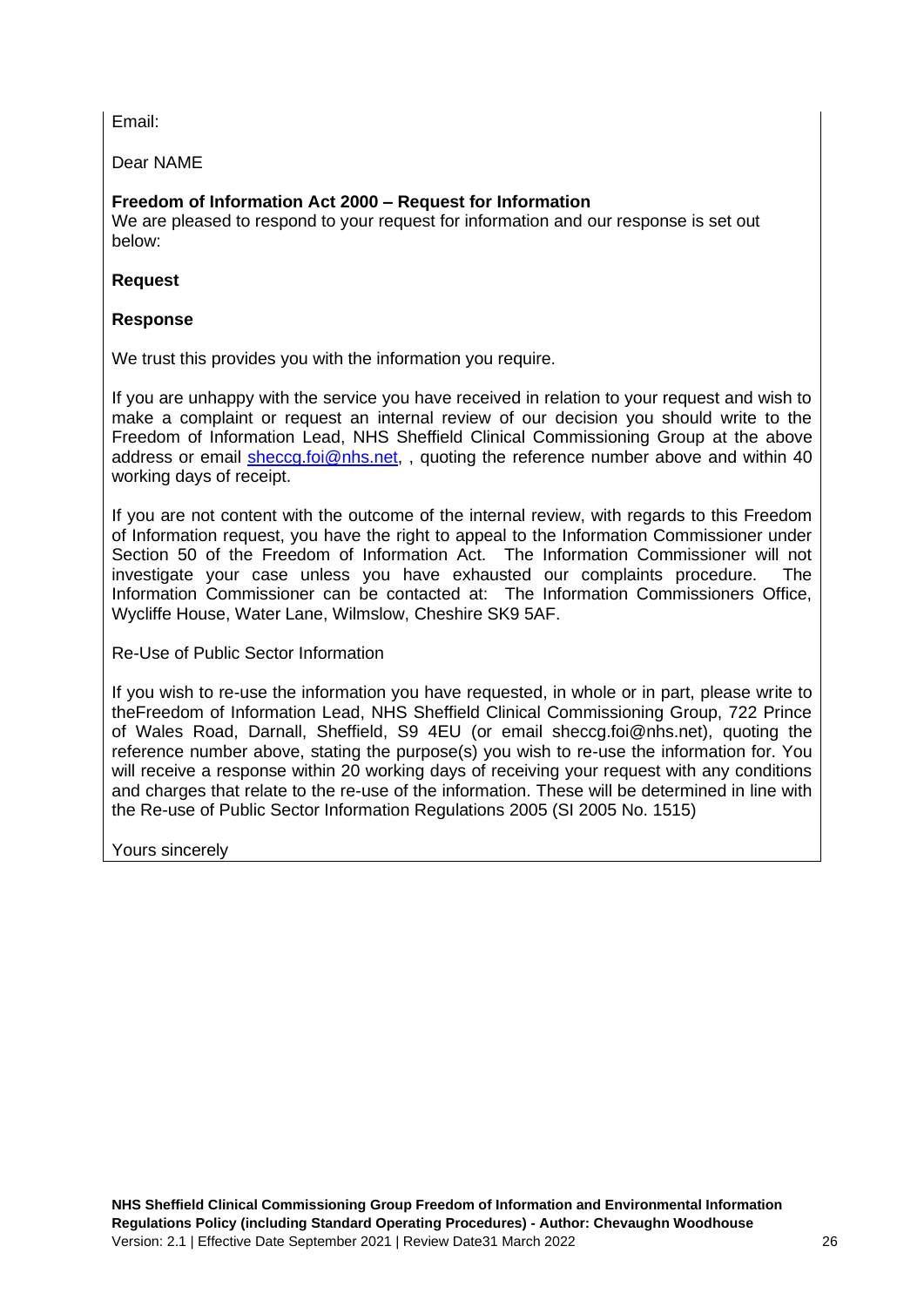## **Appendix D**

## **Useful Contacts**

In some instances we will not be able to respond to a FOI because we do not hold the information. Below is a list of partner organisations which may hold information:

## **Sheffield Teaching Hospitals NHS FT**

By Post: Freedom of Information Team Information Governance Department Royal Hallamshire Hospital 2 Claremont Place Sheffield S10 2TB

By Email: [sth.foi@nhs.net](mailto:sth.foi@nhs.net)

## **Sheffield Children's Hospital NHS FT**

By Post: Head of Legal and Governance Sheffield Children's NHS Foundation Trust Western Bank Sheffield S10 2TH

By Email: [scn-tr.schfoi@nhs.net](mailto:scn-tr.schfoi@nhs.net)

#### **Sheffield Health and Social Care NHS FT**

By Post: Corporate Affairs SHS<sub>C</sub> Fulwood House Old Fulwood Road Sheffield S10 3TH

By Email: [foi@shsc.nhs.uk](mailto:foi@shsc.nhs.uk)

#### **Yorkshire Ambulance Service**

By Post: FOI Enquiries Yorkshire Ambulance Service NHS Trust **Springhill** Brindley Way Wakefield 41 Business Wakefield WF2 0XQ

By Email: [foi@yas.nhs.uk](mailto:foi@yas.nhs.uk)